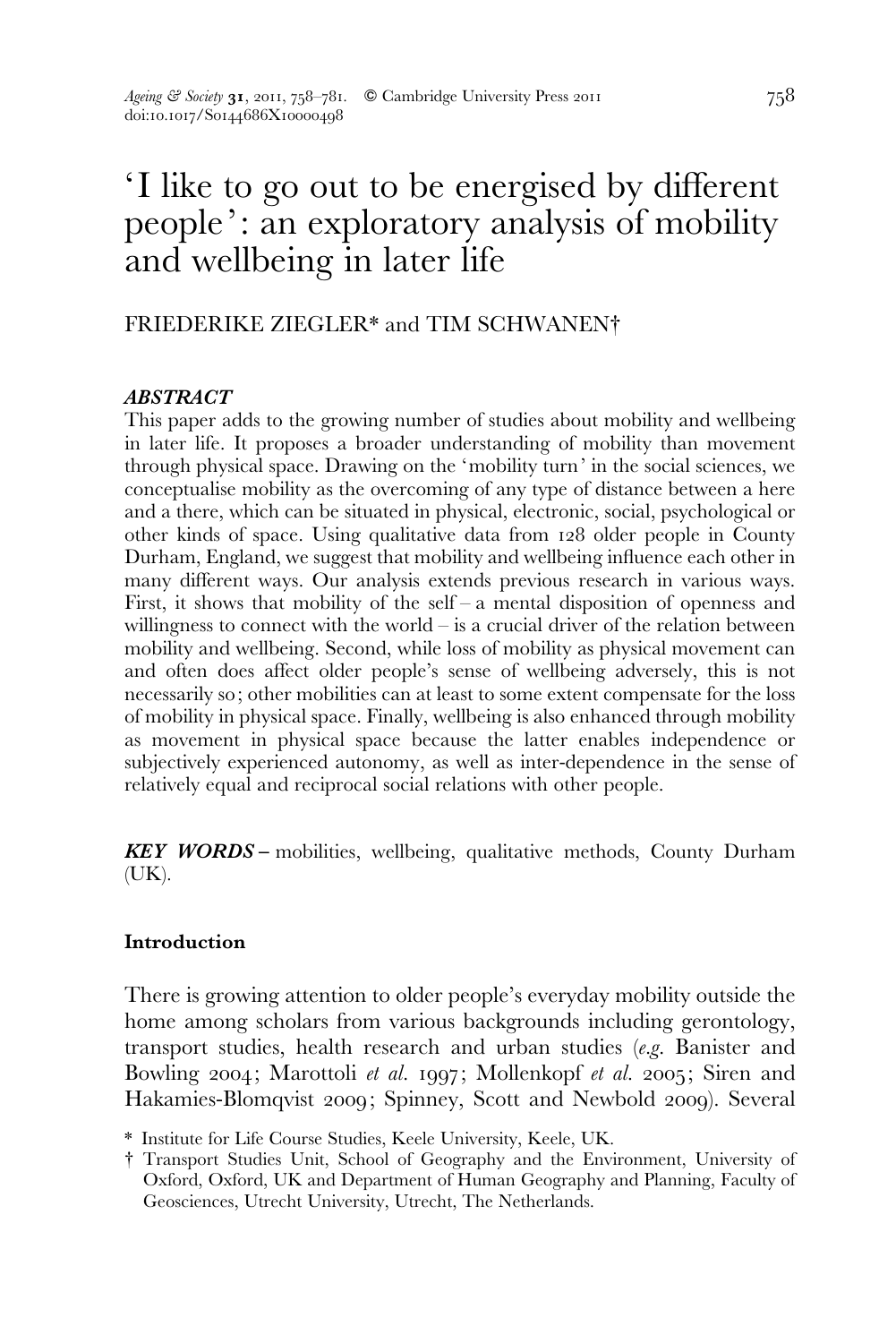factors are responsible for this increased interest. One is the recent and projected increase in most Western societies of the number of older people, and their own desire to lead independent lives, which presupposes a minimum capacity to move around within and outside their homes. Another is that out-of-home mobility is widely believed and has been shown to be positively correlated to wellbeing in old age (e.g. Marottoli et al. 1997; Spinney, Scott and Newbold 2009). The widespread attention to this relationship in academic and policy-oriented documents is embedded in the discourse around successful, healthy and active ageing (Department of Health 2005; Lowe and Speakman 2006; World Health Organization 2002). Attention to the relationships between out-of-home mobility and wellbeing by social gerontologists is nothing new  $(e.g.$  Cutler 1972; Carp 1988), but nonetheless some have recently argued that the associations are complex and only partially understood. For instance, Banister and Bowling suggested that mobility needs to be conceived broadly if we are to understand how it contributes to wellbeing in old age: 'the standard transport representations in terms of trips made, travel distance and transport mode only represent part of the picture' (2004: 11). More recently, Siren and Hakamies-Blomqvist (2009) argued that a thorough understanding of the concepts of mobility and wellbeing and their interrelationships is missing.

Against this background, the present article addresses three objectives. First, we critically review the conceptualisations of mobility and wellbeing and their inter-relations in the gerontology, transport and related literatures. Second, drawing on work known as 'the mobility turn' in the social sciences (Sheller and Urry 2006), we propose a broad conceptualisation of mobility that refers not only to movement in physical space but also to overcoming separation in electronic, social and psychological spaces. Third, we examine some of the pathways of influence through which mobility and wellbeing in later life are inter-related. To this end, we draw on focus groups and in-depth interviews with 128 independently-living men and women aged 60–95 years in County Durham in North-East England. The remainder of this paper begins with an examination of mobility as a concept, partly through a review of previous understandings in the academic literature, which leads to our proposal for a more holistic alternative. We then focus on wellbeing, summarising existing conceptualisations and reviewing the evidence about its associations with mobility. The third part gives more information about the empirical study and the analysis of the data, and discusses the results in two steps; the first reviews the empirical support for our conceptualisation of mobility, and the second outlines ways in which mobility and wellbeing were interrelated for the study participants.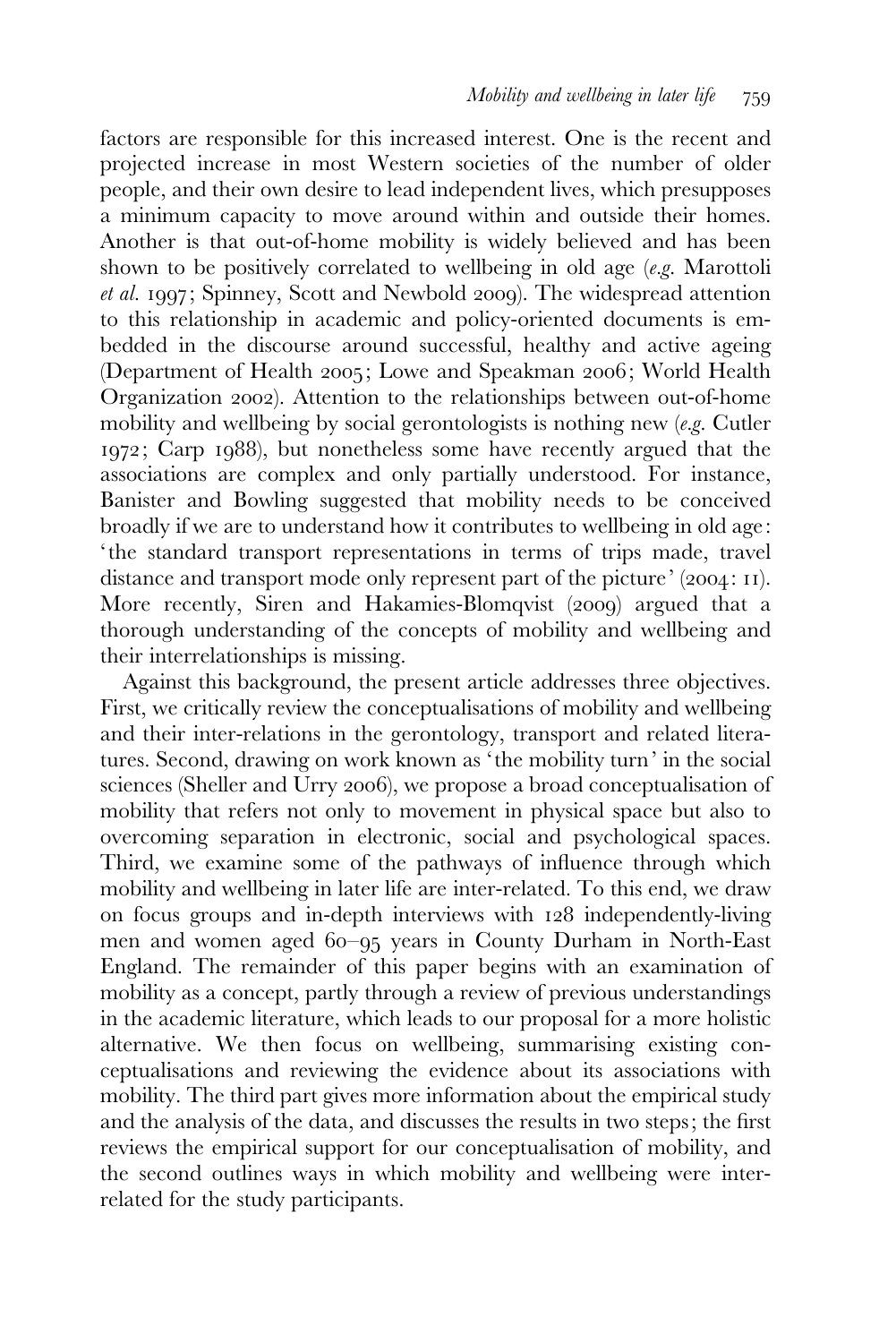# Mobility: review and re-conceptualisation

## Concepts of mobility in gerontology, transport and health studies

Mobility is intricately linked to movement. While movement can occur in different types of space (including social, psychological and electronic space), it is understood in the academic literature about ageing as undertaken primarily in physical space. Three understandings of mobilityas-movement are prominent in gerontology, transport studies and health research. First, many studies focus on mobility as actually realised movement. It is very common to measure mobility in terms of the daily or weekly number of trips that people make, the distances they cover and the transport modes they use  $(e.g.$  Föbker and Grotz 2006; Paez et al. 2007; Waldorf 2003). Some researchers, particularly in transport studies, have also considered mobility as a spatio-temporal phenomenon and analysed the timing of trips, their duration or their links with activity participation at the destinations (e.g. Hanson 1977; Hildebrand 2003; Scott et al. 2009). Second, mobility is also understood as the *potential for movement*. Some studies consider the possibilities or options people have for movement. Mollenkopf et al. (2004, 2005), for instance, considered the options older people have for using different transport modes as an indication of older people's freedom, autonomy and flexibility, and Iedi and Muraki (1999) concentrated on the possession of a driver's licence and the number of cars and bikes owned. Other authors measure the potential for moving in terms of unfulfilled activity wishes or satisfaction with the out-of-home activity participation (Scheiner 2006; Siren and Hakamies-Blomqvist 2006). The reasoning is that mobility is not fully secured if older people have unfulfilled activity wishes or are dissatisfied with their out-of-home activities.

Third, mobility is also understood in terms of *physical functioning* (e.g. Davey 2007; Gabriel and Bowling 2004; Schaie and Pietrucha 2000). Geriatricians have for long examined physical functioning through quantitative measures of people's difficulties in undertaking the basic activities of daily living (ADLs) or the instrumental activities of daily living (IADLs), in part to assess older people's need for care or assistance for independent living (e.g. Katz 1983; Lawton and Brody 1969). There are many measures of ADLs and IADLs and they are composed of differing items but the assessment of 'movement through physical space' is often included. Lawton and Brody's (1969) physical self-maintenance scale evaluates ADLs and includes an item about 'physical ambulation' (i.e. whether people can go about the city, only within the block or the dwelling, or need some form of assistance). In relation to mobility, their influential IADL scale includes an assessment of a person's ability to shop independently and of their independent capabilities regarding the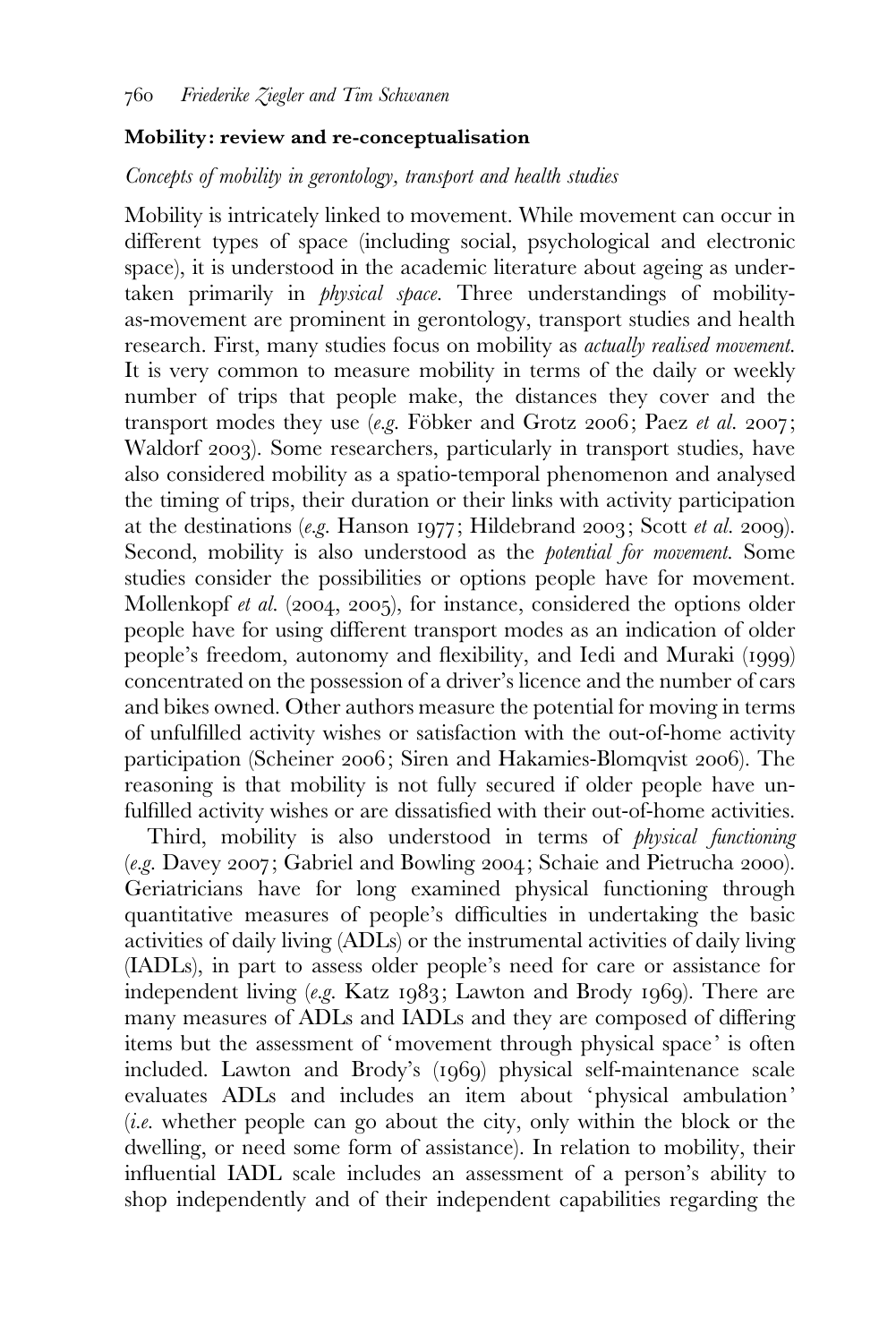use of public transport or driving a car. Other scales use similar items; for instance, that of Mor et al. (1989) focuses on (changes in) older people's ability to climb independently ten stairs, walk a quarter of a mile (402 metres), carry 25 pounds (11.3 kilograms) or do heavy housework. Ayis et al. (2007) analysed seven ADLs, including walking at least 400 yards (366 metres), getting on a bus, going up and down stairs, going shopping and carrying heavy bags.

The three outlined understandings of mobility have several shared features. First, they are instrumental in character. There is a strong focus on movement from A to B, and at least in the transport literature a journey or trip is seen as a 'derived demand', derived from the need to participate in activities at the destination that are seen as conceptually distinct from the movements to access them (Mokhtarian and Salomon 2001; Urry 2006). Second, there is a strong focus on trips to access daily activities, such as buying groceries or meeting others. Less frequent travel purposes, as for holidays or family visits, many of which cover longer distances and involve overnight stays, tend not to be considered, although they may have a strong influence on older people's wellbeing. Third, attention to how older people experience movement is rather limited. Studies of physical functioning measure older people's cognitive assessment of difficulties in moving through space, but do not include the involved emotions or the meanings people ascribe to these movements.

In contrast to the above functional conceptualisations of mobility, Mollenkopf et al. (2004, 2005) have challenged the conceptual distinction between trips and activities. They include the diversity of leisure activities as one dimension of mobility in their empirical work (alongside trip frequency and the transport options that people have), and thus qualify the instrumental character of the mobility concept. Transport researchers Alsnih and Hensher (2003) argued that a definition of mobility should recognise one or more of the five dimensions: access to destinations; the psychological benefits of travel, including a sense of independence; the benefits of physical movement; maintaining social networks; and potential travel. This conceptualisation is clearly broader than in most other studies. Nonetheless, they focus on one transport mode (car use) and trip frequency in the remainder of the paper (partly because they review previous work). In a similar vein, Metz (2000) considered mobility in later life to encompass five elements: travel to achieve access to desired people and places; potential travel; the psychological benefits of movement; exercise benefits; and involvement in the local community. Metz considered the various benefits derived from (potential) movement to be intrinsic to mobility. Finally, some studies have explored the emotions involved in and meanings ascribed to mobility in later life, with many focusing on the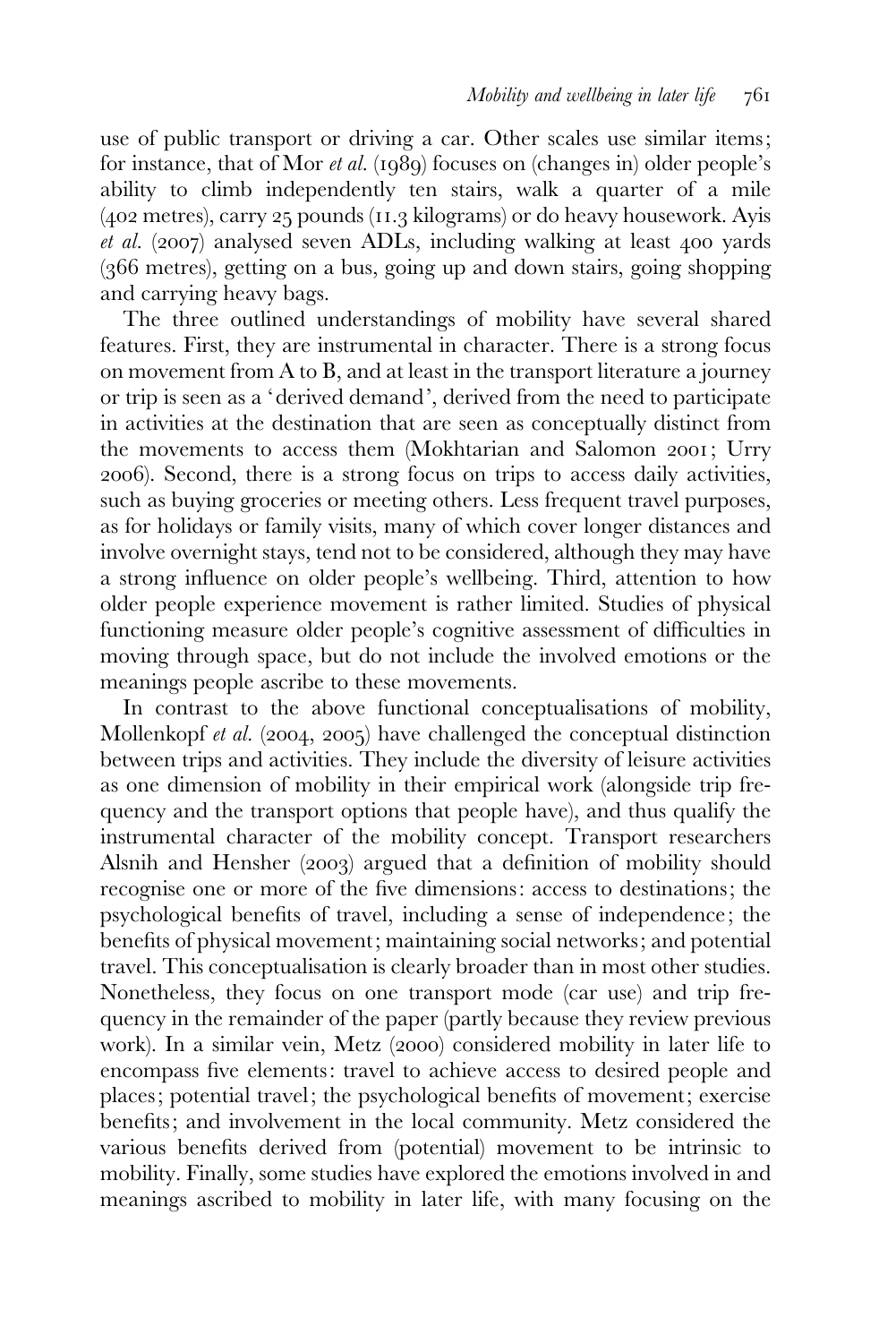perceived benefits of driving a car or the effects of driving cessation (e.g. Davey 2007; Siren and Hakamies-Blomqvist 2005).

Nonetheless, the instrumental perspective – movement from A to B in physical space – dominates the scientific literature about older people's mobility, but as Kaiser (2009: 413) observed, the Latin source of the word mobility, *mobilitas*, has ' [from] its beginning ... been used in psychological, social and even allegorical ways'. Adopting a broader conceptualisation may help us understand better how wellbeing and mobility are connected in later life. The question, then, is how mobility can be re-conceptualised. We believe that recent work in the social sciences, known as the 'mobility turn' or 'new mobility paradigm' offers useful building blocks in this regard.

## The 'mobility turn' in social and cultural theory

According to Sheller and Urry (2006), cultural sociologists and cultural geographers have long tended to examine social life without due recognition of the crucial role of the systematic movements of people for work and family life, for leisure and pleasure, or for politics and protest. Insofar as cultural sociologists and cultural geographers have considered travel, they have tended to view it as 'a black box, a neutral set of technologies and processes' (Sheller and Urry 2006: 208). In recent years, however, they have begun to theorise and empirically examine the mobility, and immobility, of people, objects, information and ideas. Part and parcel of this 'mobility turn' is a critical analysis of the term mobility.

For instance, Urry (2007) distinguished five interdependent mobilities as key to social life. These include the corporeal travel of people in all its varieties (including daily trips, holiday travel and migration); the physical movement of objects to producers, consumers and retailers; the imaginative travel enacted by images of people and places in photos, books, television and other media; the virtual travel enabled by the internet; and the communicative travel through person-to-person messages by letters, telephones and other technologies. Urry's work highlights the social consequences of mobilities: they afford social relations to people and places that are physically distant and that may enhance wellbeing. While Urry's typology considers physical and electronic movement, it does not address movement in social, psychological, conceptual or imaginative spaces. This type of mobility is termed 'metaphorical movement'. Frello (2008: 32), for instance, defines mobility as 'a relational concept characterized by the overcoming of physical, psychological, or other types of distance, or by the transgression of a state or condition'. She considers mobility as the transgression of difference or distinction, such as between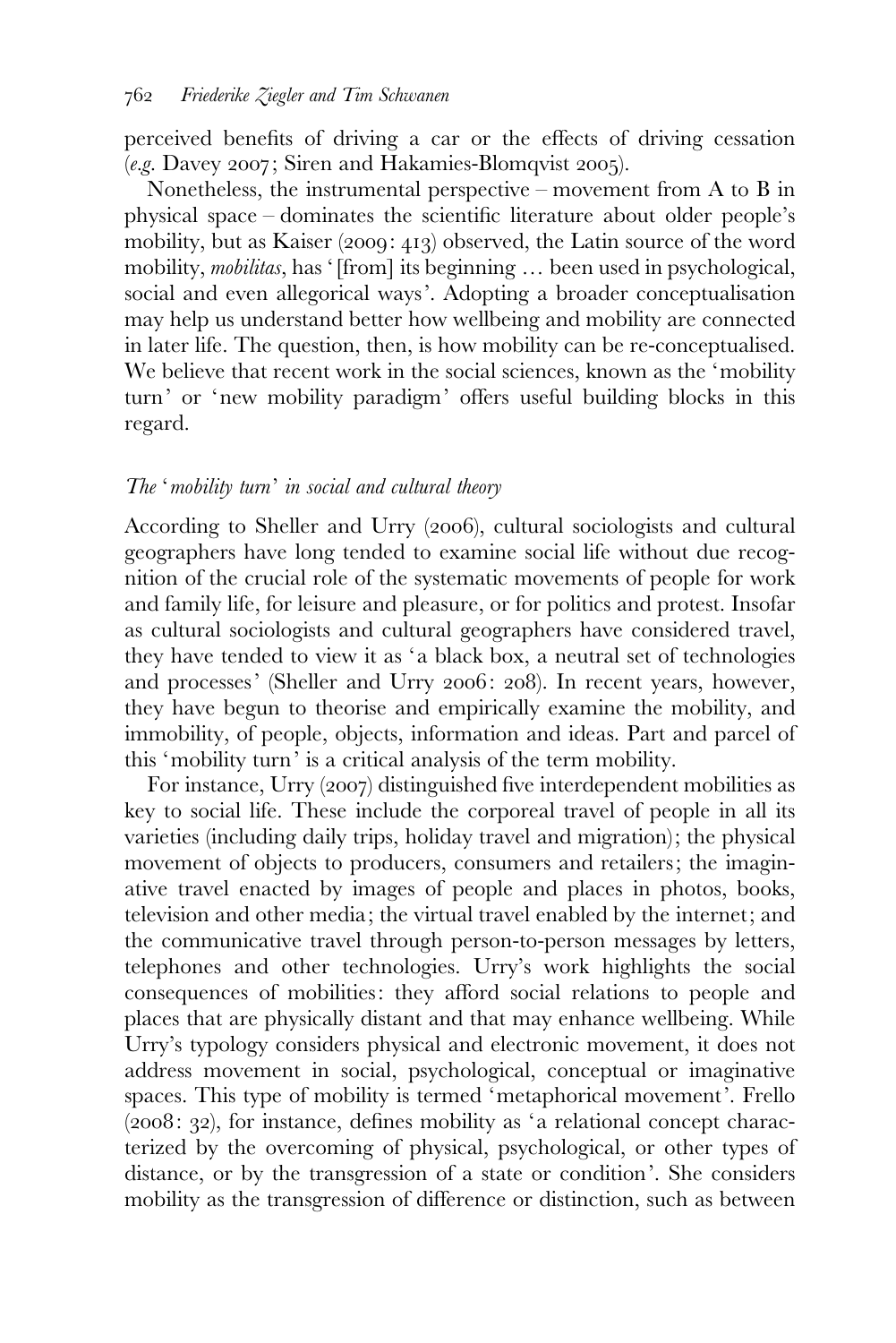'here' and 'there', 'me' and ' others' or between different imaginary worlds. Here the notion of 'distance' refers not only to the conventional metric system or physical spaces, but rather the distinction between 'near' and 'far away' relates to the quality or character of the relationship between the entities involved. Hence, engagement in a relationship with the unknown in physical, social or metaphorical spaces can be considered an act of movement, expressed for instance as an open and inviting attitude towards people who are 'different' (in terms of age, gender and race/ ethnicity), or an inclination towards inter-disciplinary scientific research. In this paper we label this engagement with the unknown as 'mobility of the self': a will or psychological disposition to connect with the world and otherness, with people and places beyond oneself, one's household or one's residence.

## Wellbeing: review and links with mobility

# Definition and constituents of wellbeing

Scholarly thinking about 'the good life' dates back at least to the ancient Greeks (George 2000), but wellbeing has attracted growing academic attention in recent decades. Contributions to the debates around wellbeing have come from a wide range of disciplines, from gerontology and health studies to psychology, economics and human geography (Bowling 2005; Carlisle and Hanlon 2007; Diener et al. 1999; Fleuret and Atkinson 2007; George 1981, 2000; Kahn and Juster 2002; Kahneman and Krueger 2006; Ryan and Deci 2001). The disciplinary eclecticism of interest in wellbeing has exacerbated the problems of defining what was already an elusive concept. As a first approximation, we can say that wellbeing has been considered both an objective phenomenon related to people's living conditions (e.g. level of income, neighbourhood type, housing situation) and a subjective phenomenon that describes an individual's experience of how well she is or lives (e.g. Fleuret and Atkinson 2007; Kahn and Juster 2002). One influential perspective of wellbeing as a subjective phenomenon focuses on subjective wellbeing (SWB). George (1981: 359) defined subjective wellbeing as 'subjective perceptions of life quality' and argued that it comprises at least life satisfaction and happiness as lower-level concepts. Life satisfaction refers to people's relatively long-term cognitive assessment of life quality; happiness to short-term, affective judgments of wellbeing.

Work on SWB has been criticised, however, for being atheoretical and incomplete. Many criticisms stem from the psychological wellbeing (PWB) tradition, which conceives of perceived wellbeing in terms of human development and existential challenges of life. The most well-known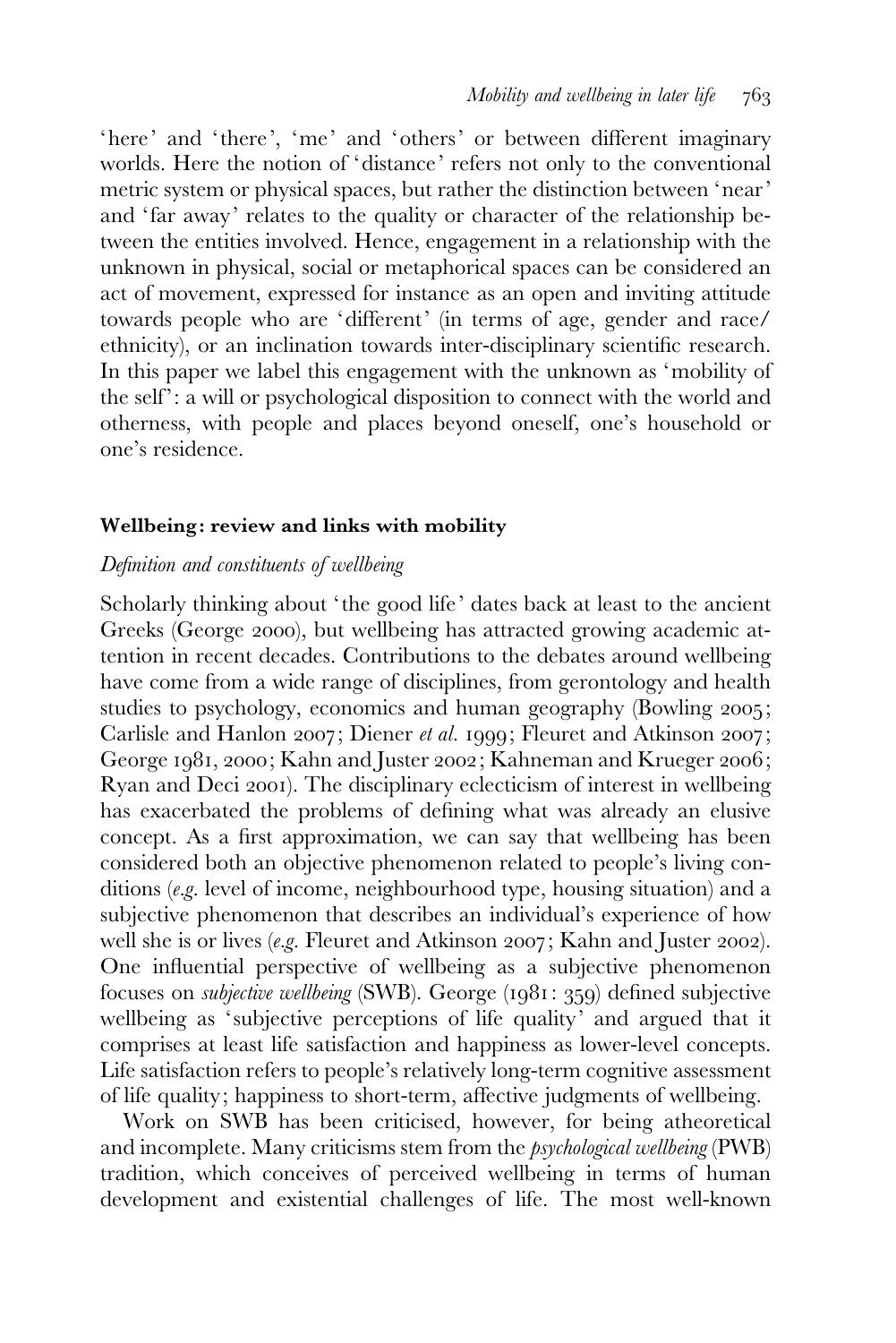representative of this approach is probably Carol Ryff, whose theoretically grounded model of PWB has six dimensions: autonomy, environmental mastery, personal growth, positive relations with others, purpose in life and self-acceptance (Ryff 1989a, 1995). Research indicates that SWB and PWB are only partially overlapping constructs, and that the more existential aspects of PWB are not captured by SWB measures (Keyes, Shmotkin and Ryff 2002).

Partly related to the PWB literature, another research tradition has focused on lay conceptions – older people's own understandings – of perceived wellbeing and quality of life (e.g. Bowling 2005; Ryff  $1989b$ ). A feature of this approach is its holistic character, in that it is grounded in the complexity of older people's everyday experiences. The resulting conceptualisations of wellbeing cross the boundaries between academic disciplines or traditions and unite the physical, psychological and social realms of wellbeing and the self (Bowling 2005). A review by Gilroy (2007, 2008) showed that United Kingdom studies following the lay approach produced consistent wellbeing domains despite their diverse methods, objectives and study populations: good health, sufficient income to participate in society, a strong social network, the capacity to make a contribution to the community or society, a secure home and the ability to access information and activities all contribute to perceived wellbeing in old age. Gilroy also pointed out that a supportive neighbourhood with good access to local shops, facilities for older people and transport and 'the ability to get out and about' promoted wellbeing in old age (2008: 149). These aspects of wellbeing, Gilroy suggested (2007: 346), essentially enable independence, a key component of wellbeing in later life. Other studies not reviewed by Gilroy confirm the above (e.g. Bowling and Gabriel 2007; Wilhelmson et al. 2005) and emphasise the importance of mental factors to wellbeing, such as a positive outlook on life and the acceptance of circumstances that cannot be changed (e.g. Gabriel and Bowling 2004; Ryff  $1989b$ .

# Wellbeing and mobility

Many studies have verified that mobility, defined as actual or potential movement in physical space, enhances quality of life or wellbeing in later life. Quantitative research has repeatedly found positive statistical associations between indicators of trip-making, out-of-home activity engagement, the availability of various means of transport and unfulfilled transport needs, on the one hand, and measures of wellbeing, on the other (e.g. Banister and Bowling 2004; Cvitkovich and Wister 2001; Cutler 1972; Iedi and Muraki 1999; Mollenkopf et al. 2005; Spinney, Scott and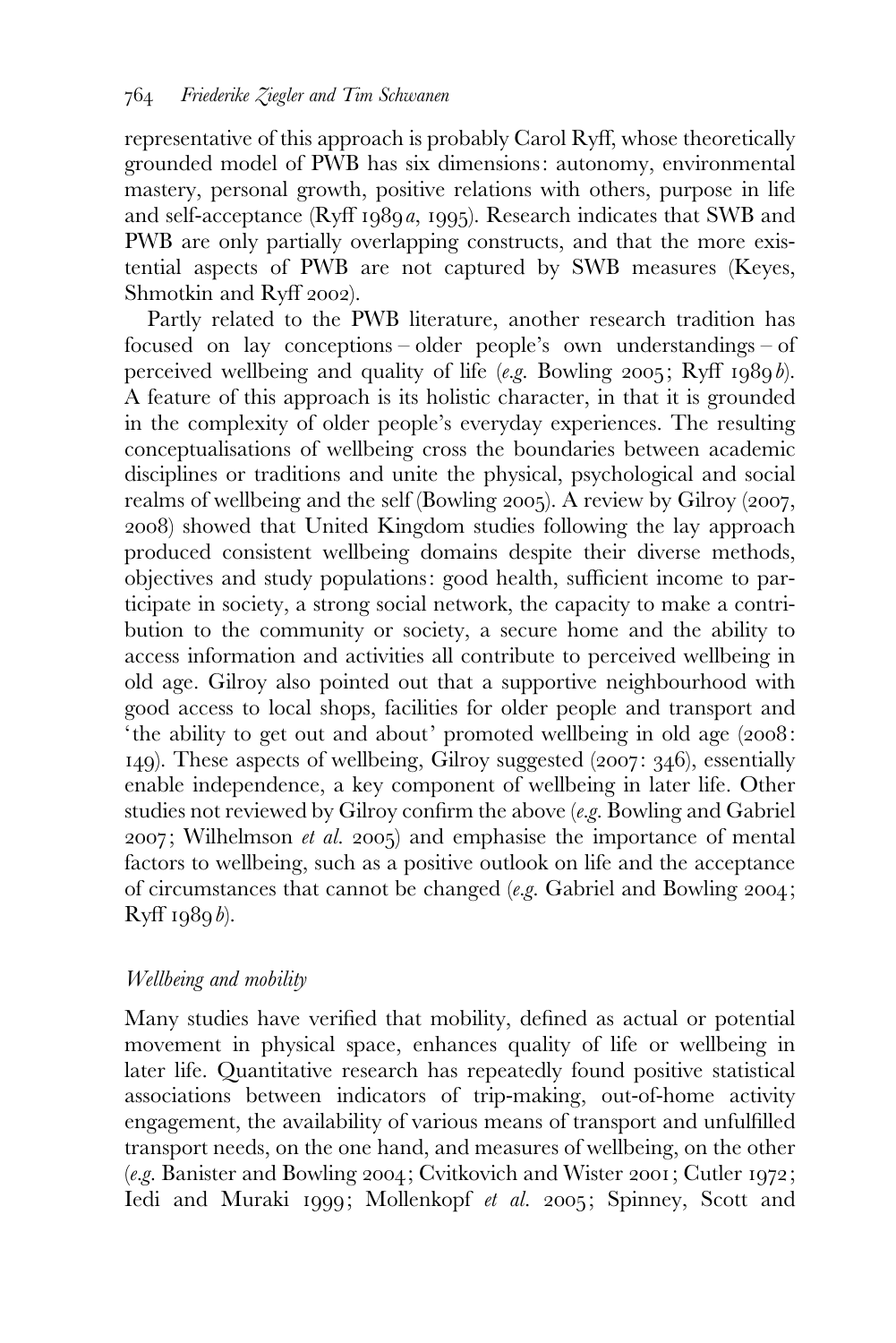Newbold 2009). Many quantitative studies have focused on establishing statistical correlations, however, and failed to decipher the mechanisms that link mobility to wellbeing. An exception is a study by Cvitkovich and Wister (2001), which drew on person–environment fit theory to show that elders who experience difficulty with driving or using public transport prioritise environmental needs and actively adjust mobility expectations in order to sustain wellbeing.

Other studies have pointed to some of the pathways of influence that link physical mobility and wellbeing. Firstly, movement in physical space allows people to meet others and go to places and so helps to fulfil basic, social and emotional needs (e.g. Carp 1988; Metz 2000). Secondly, several authors have indicated that some changes in people's health limit people's mobility outside the house and so reduces contact with friends, relatives and neighbours and the wider (local) community, which may cause or aggravate isolation, loneliness and depression (e.g. Allen 2008; Mollenkopf et al. 2004; Smith et al. 2002). Thirdly, many studies have addressed issues concerning the effects of driving cessation, suggesting that older people who have to give up driving tend to engage less in activities outside the home and especially in 'discretionary' activities such as visiting friends or enjoying nature (e.g. Davey 2007; Harrison and Ragland 2003; Marottoli et al. 2000). People's lifestyle and positive identity are frequently affected as a result. Former drivers can feel a profound loss of independence, especially if they live in car-dependent regions or use the car as compensation for deteriorating functional health (Adler and Rottunda 2006; Davey 2007; Siren and Hakamies-Blomqvist 2009). Also, older people who stop driving are subsequently more likely to develop depressive symptoms and related health problems (Marottoli et al. 1997; Ragland, Satariano and MacLoad 2005; Windsor et al. 2007). In summary, we note that the existing literature on mobility and wellbeing issues conceives mobility as actual and potential movement through physical space. Much of the discussion focuses on restrictions to mobility and the potentially negative consequences for wellbeing as people grow older.

#### The research design

# The setting and sample

Our qualitative study was carried out in three of the western, rural districts of County Durham in the North-East of England over ten months during 2005–06. The rurality of the area has an impact on the mobility of older people, in that many facilities and services are distant and difficult to access, so transport mobility is a particular concern. The study covered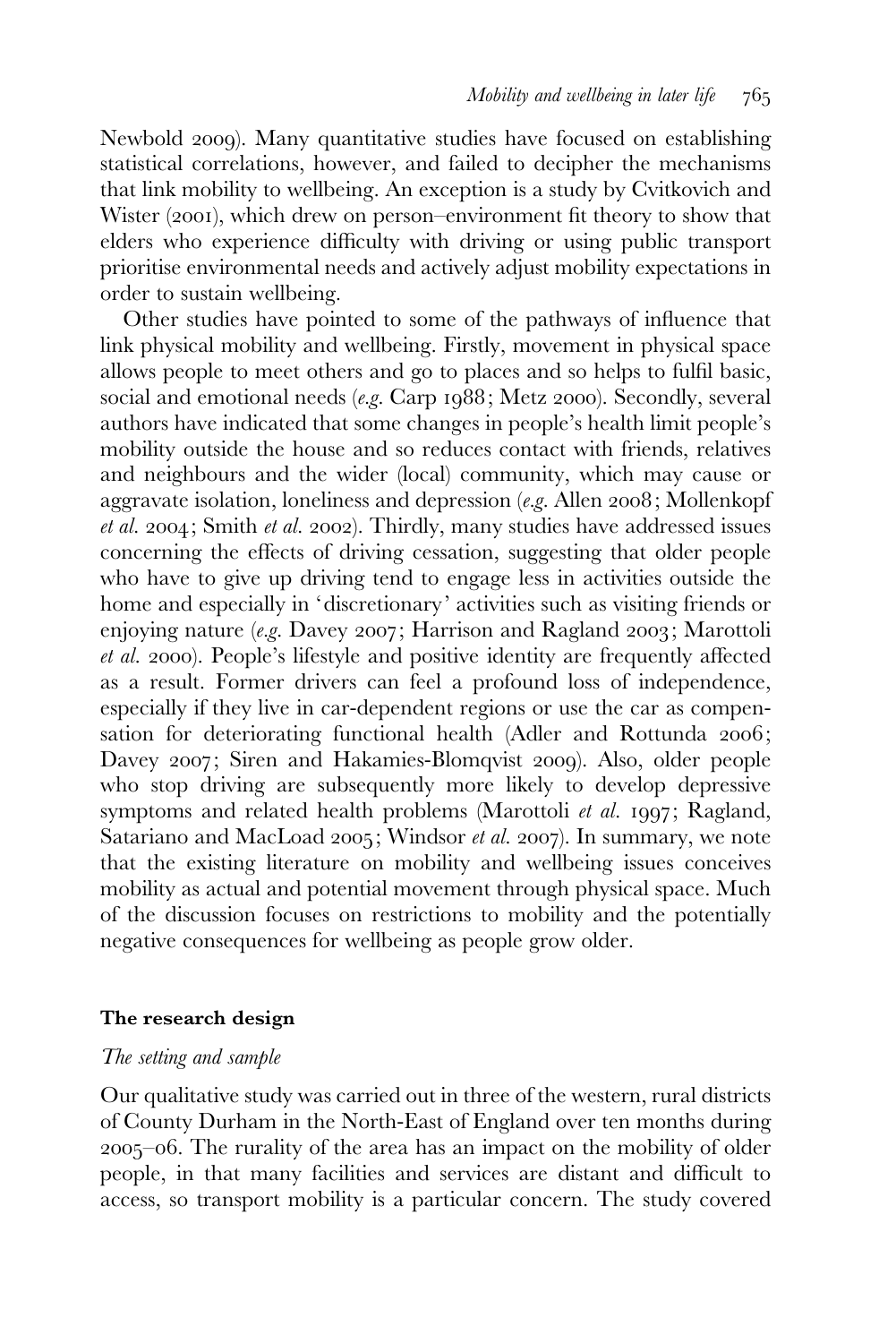participants from at least five settlements in each of the three districts (15 groups in all). The settlements varied from small towns with adequate facilities, to very remote villages without any facilities (such as post offices, shops or General Practitioner surgeries) and infrequent bus services.

The research included 119 participants for the focus groups in the 15 locations. In addition, nine interviews were carried out across the study area. A convenience sampling approach was used to recruit communitydwelling men and women aged 60 or more years. The participants were chosen from a larger group of interested volunteers using selection criteria such as the age distribution and gender ratios of the population across the three districts. In addition, participants were selected according to mobility-related criteria. These were based on a simple questionnaire which asked participants about self-rated presence or absence of a physical condition which limits how individuals get around, living arrangements, access to a car within the household, and receipt of regular help and assistance with everyday tasks. A cross-section of men and women of varying ages and that were living in diverse circumstances was selected. Among the 119 who were aged 60–95 years, 71 per cent were women and 29 per cent men (compared to  $55\%$  and  $45\%$ , respectively, in the general population of County Durham).

# **Methods**

The focus groups were held in 15 community centres and village halls, two in each study area. This paper uses the transcripts of the first round of focus groups in each location which discussed mobility-related issues. These focus groups had from two to 12 participants and sought to elicit the participants' views and experiences regarding the intersections between spatial mobility, ageing and wellbeing. The discussions were based on mental maps of neighbourhoods and on diagrams of participants' travel and other movements. Out of these discussions emerged a breadth of data which included contrasting or common experiences and attitudes with regard to mobility, ageing and wellbeing. The conversations during the diagramming and mapping exercises and discussions were audio-recorded and subsequently transcribed.

Nine semi-structured interviews were carried out with four women and five men aged 73–90 years who had special mobility requirements because of sensory impairments or physical or mental disabilities. The interviewees were selected to represent the two genders and different impairments. The sometimes multiple conditions experienced by interviewees included: hearing impairment and senility, blindness, arthritis, dementia, multiple sclerosis, and chronic obstructive pulmonary disorders. Through the use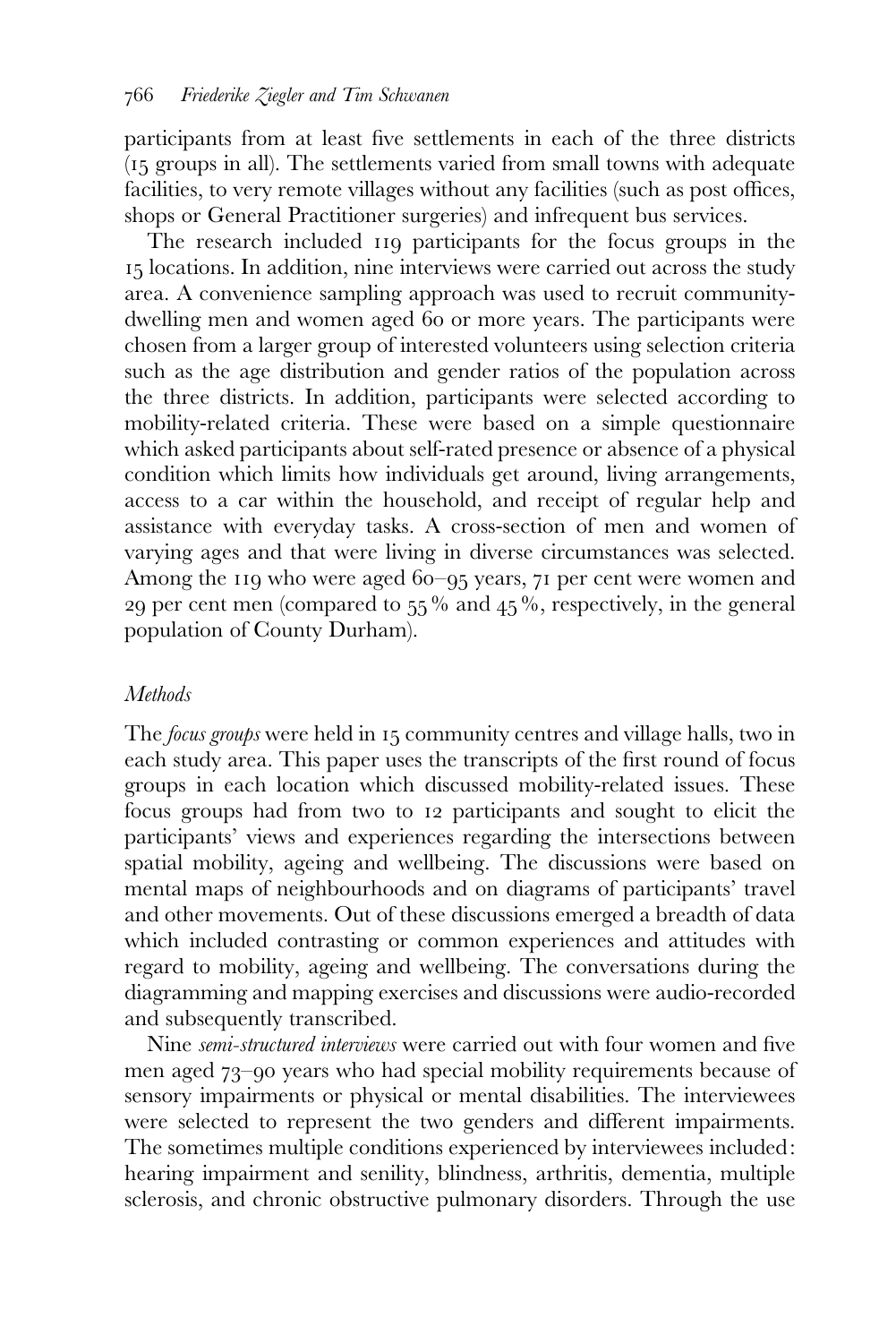of a life-history approach, the interviews allowed for a deeper exploration of the themes which had been raised in the focus groups. In addition, because of the participants' particular impairments, they also enabled a deeper understanding of issues regarding mobility and wellbeing that less able-bodied individuals have to cope with on a day-to-day basis. Like the focus groups, the interviews were audio-recorded and transcribed.

# Data analysis

The qualitative data analysis in this participatory project was underpinned by a constructivist grounded theory approach. The data analysis combined elements of phenomenological with discursive or structural analysis. The constructivist approach is well suited to this qualitative research project because it allowed us to tell a story about people, their situation and experiences, as well as taking into consideration wider social processes and power relations. The first author carried out the initial open and axial coding, which moved from very broad themes, such as mobility and wellbeing, to the gradual emergence of lower-level sub-themes or dimensions and to the relationships between themes and sub-themes. It was at this stage, for instance, that she proposed to identify physical health, independence, mental health and emotional wellbeing, social relations, and continuity of the self and self-identity as constituents of wellbeing. The emergent scheme of themes, sub-themes and their interrelationships as well as relevant sections of transcripts were then discussed with and validated by the second author. Minor differences in interpretation between the authors were resolved in a series of discussions and exchanges, which led to refinements in the structure of themes, dimensions and interrelations. In those discussions and exchanges, the scheme was also put into dialogue with the literature reviewed above, which resulted in further development of the analytical categories. In the following section we discuss (a part of) the scheme of themes, sub-themes and interrelationships on the basis of quotes selected from the focus groups as representative of participants' views and because they clearly illustrated the themes, sub-themes and interrelationships.

# Results

# **Mobilities**

The analysis of the focus group conversations revealed two aspects of how older people experience and understand mobility that qualify the emphasis on the instrumental character of mobility in the prevailing scientific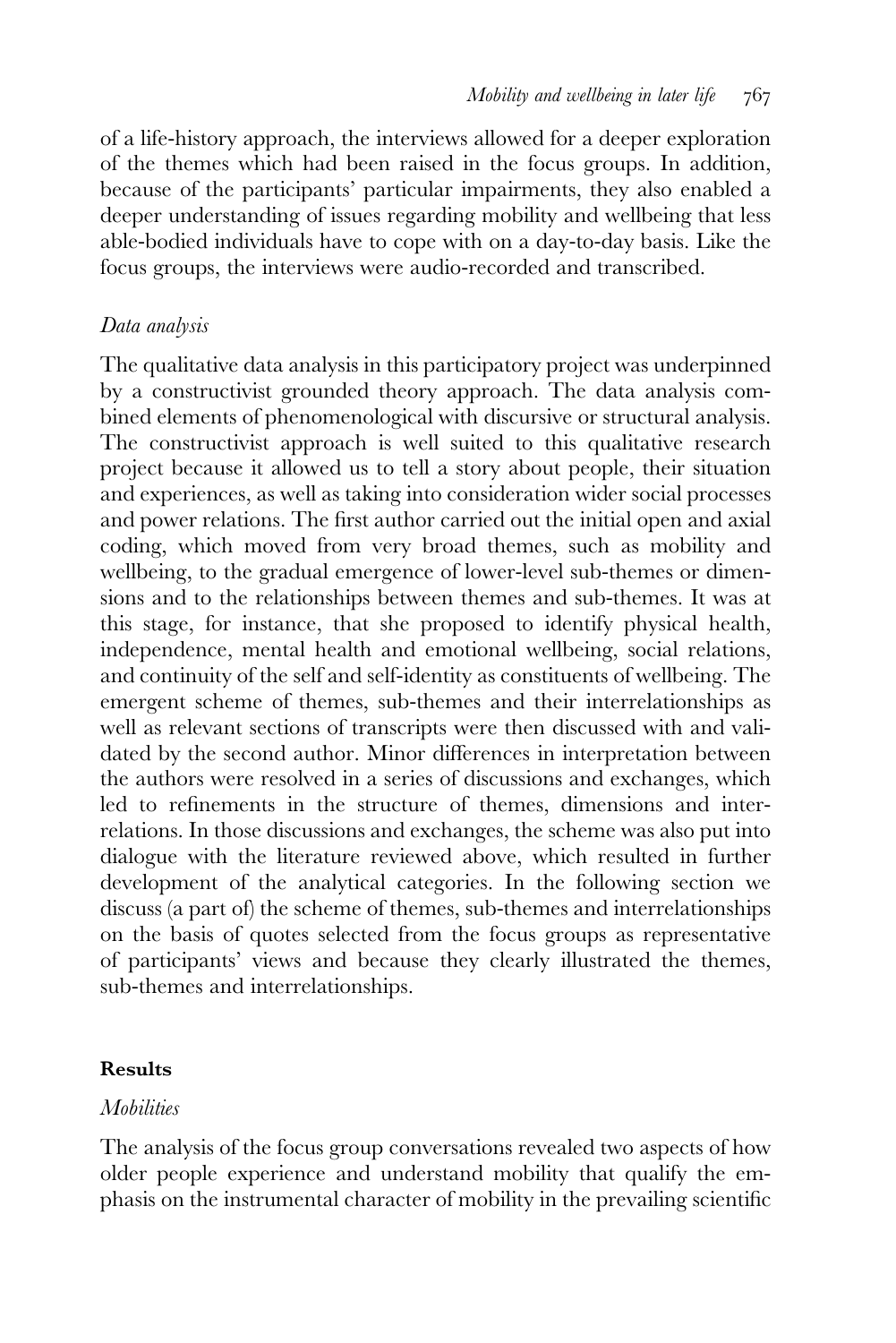conceptualisations. The first is that older people's understandings of mobility vary relative to, and depend on, their embodied experiences and circumstances.The focus group discussions suggestthat, with ageing, people tend to develop an increased awareness of their own restrictions to movements in physical space, as the words of Richard, aged 69 years, imply:

I don't think I have the energy and I think that some immobility comes with age. You know, I mean I have problems with stairs. I know exactly how to deal with it as far as I can, but in addition to that, you're just not as strong, you're not as fit as you used to be, you can't be, can you? ... No, exactly, you haven't got the balance. There's nothing wrong with me, but steps become formidable and nothing will get me up a ladder *now*, I'll be quite honest you know. (emphasis added)

Our data were collected at a single point in time and are not longitudinal, but nonetheless suggest that older people's understandings and experiences of mobility change as they age: the focus group participants noted and commented on these changes in themselves over time. The participants' perceptions of change are exemplified by the italicised words in Richard's account. Thus, understandings of mobility in old age are dynamic.

The second aspect of older people's own understanding of mobility that we wish to emphasise is its interwoven character. This aspect came to the fore during the analysis and interpretation of the data which is partly based on our knowledge of the mobility turn literature. It was articulated explicitly once by one participant in a focus group discussion who remarked, 'It's all connected, isn't it?' In this case, the discussion linked mobility with the participants' dread of encountering 'gangs' of young people in the street. Two forms of 'interwovenness' warrant discussion. First, as illustrated above, participants' understandings of mobility in physical space did not coincide clearly with the taken-for-granted conceptual distinction in transport research between trips to access destinations and activities undertaken at destinations (Mokhtarian and Salomon 2001; Urry 2006). It seems, therefore, that movement in physical space is less instrumental and less 'a derived demand' to participants than it is in the conceptualisations of transport researchers. Participants speak about 'being outside' and 'keeping going' ( Jane and Nancy, more details below), about 'going to the theatre' (Doreen, also below), and about exchanges with others while walking on the street (David, also below). In the remainder of this article we will use the term 'mobility practices' to denote the collection of acts involved in movement through physical space, as well as those acts undertaken during movements or at particular locations. Second, the analysis made clear that movement in physical space is intimately related to what we have termed 'mobility of the self' and to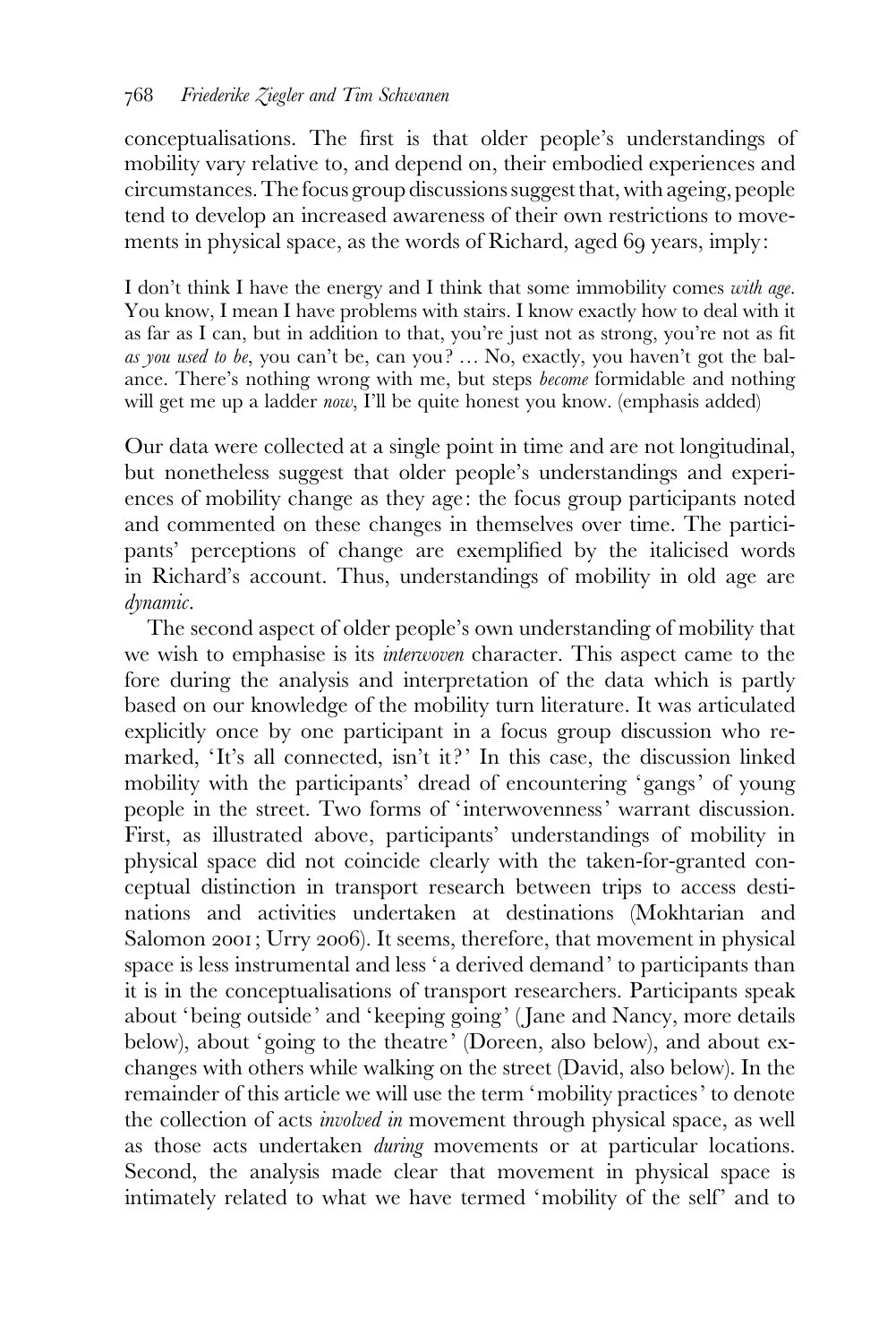positive attitudes towards certain behaviours. These links become clear from the conversation between Jane (73 years) and Nancy (67 years):

- Jane: I'm generally you know, involved in a lot of things really, simply because it keeps me active and I could, I suppose just sit at home and vegetate, but I don't want to do that. I want to keep going as long as ever I can. I have a garden at the front of the house and I do that myself, which I enjoy when the weather is fine. I like being outside and [this village] is a lovely place to live, so I consider myself extremely fortunate because I have a lot of very good friends and neighbours who are very kind to me, … so I have a lot to be thankful for.
- Nancy: But as I've said before it's what we make it.
- Jane: Exactly, we could just go in and shut the door and that would be it, but we don't do that, we try to be outgoing.

As Nancy pointed out, it is the individual's determination and motivation actively to engage with the world that is crucial for keeping the older person socially active and physically mobile. Mobility practices such as 'going out' result from the individual's efforts to be an 'outgoing' person and from her positive attitudes towards concrete acts and behaviours (e.g. enjoying gardening). We may thus infer that mobility in physical space and in psychological space go hand-in-hand. This suggestion is reinforced in David's (aged 60 years) description of the contrast between his wife's and his own personalities:

She's very shy, my wife, very shy and if I don't go somewhere she won't. Where I'm not bothered, I'm a bit like [fellow participant], we're quite outgoing people and I would come to allsorts on my own. Just enjoy myself. There's always someone to talk to. That's the good thing about [this village], the people are very, very friendly and if you come to a social function here there's always somebody will come and talk to you if you're on your own. Or even the street, you can't walk past someone in the street, they'll pass comments.

David's openness to engagement with the physical and social environments around him supported his mobility practices. His other contributions to the group discussions reveal that he kept fit by running, was engaged with the parish council and involved in running the village hall. If movement in physical space and mobility of the self reinforce each other, the converse is also true. For Joan (74 years), for instance, a heightened consciousness of her physical mobility restrictions had undermined her confidence in and willingness to engage with the social world of her community, which consequently had affected both her mobility practices and her attitudes:

A person with arthritic hands couldn't pick a pair of scissors up because you go for your scissors and they don't work. You can't comb your hair. When you go to the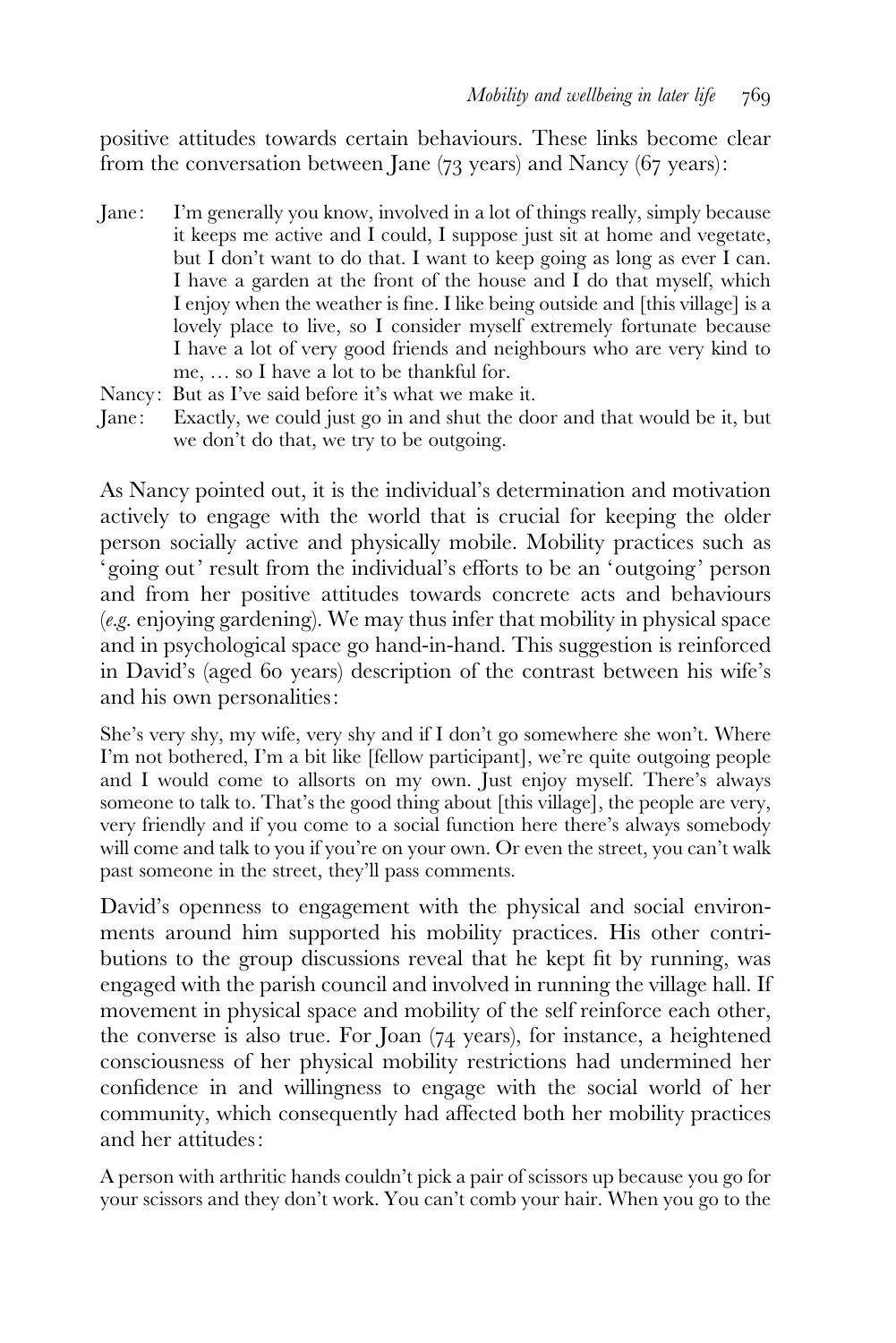toilet, you have great difficulty even pulling your pants up, you know. It undermines your confidence. … I find now that I'm starting to get a bit reclusive. I've never ever been in the village in my wheel chair … and it's a lovely little village but the reason I don't go down the village in the wheel chair is [because] people are so kind and they say, 'What's the matter Joan ?' You know: 'What's happened?' And I just don't want to sort of give them all a sob story.... I just wouldn't like to go down in the village in a wheelchair. Plus the fact, you see, to get in and out of these shops, it's all steps, and the shops in [the village] are so tiny that you couldn't get round and you don't want to make yourself a nuisance. So, no, I don't go down the village.

As a result of her reduced open-mindedness, her fear of social interaction and wish to avoid others' pity, and changes in her attitudes, Joan's mobility practices had become more restricted than was warranted by the arthritic condition, but mutual reinforcement is not the only way in which physical and mental mobilities relate to each other. As suggested by the quotes from Hilda (aged 65 years) and her husband Gerald, who was  $67$  years old and wheelchair-bound, the mobility of the self and positive attitudes can to some extent replace movement in physical space as a basis for the older person's engagement with the world:

- Gerald: I got a cancerous tumour took off the spine and consequently my legs have gone, but they're getting a bit better, slowly but surely. All alike really, once you get to a certain age and you're immobile, that's it really; that's our life.
- Hilda: As I say, mobility doesn't affect me in any shape or form. I'm quite alright really. It didn't occur to me at all really. I have a happy life. I'm quite cheerful. We've plenty of friends come to the house. We've got loads of company. We're not lonely, and we're interested in all affairs: politics, everything. Our minds are active, and we complain and we keep our minds active to see what's going on in the world. As far as we can, we enjoy life and make the most of it.

In responding to the question, 'What does mobility mean to you ?' Gerald emphasised his physical 'immobility' and the restrictive effect this had on his life. In contrast, his wife talked much more positively about the couple's general engagement with the world. In her attempt to maintain a positive attitude toward life in spite of her husband's disability, Hilda's interpretation of personal mobility had shifted from a purely physical concept to one focused on social and psychological engagement. Based on the discussions with Hilda and other participants, we propose that mobility in later life should be understood holistically and relationally along the lines proposed by Frello (2008); that is, mobility is the overcoming of difference and distinction between 'here' and 'there' in physical, mental and other kinds of space. We consider this relational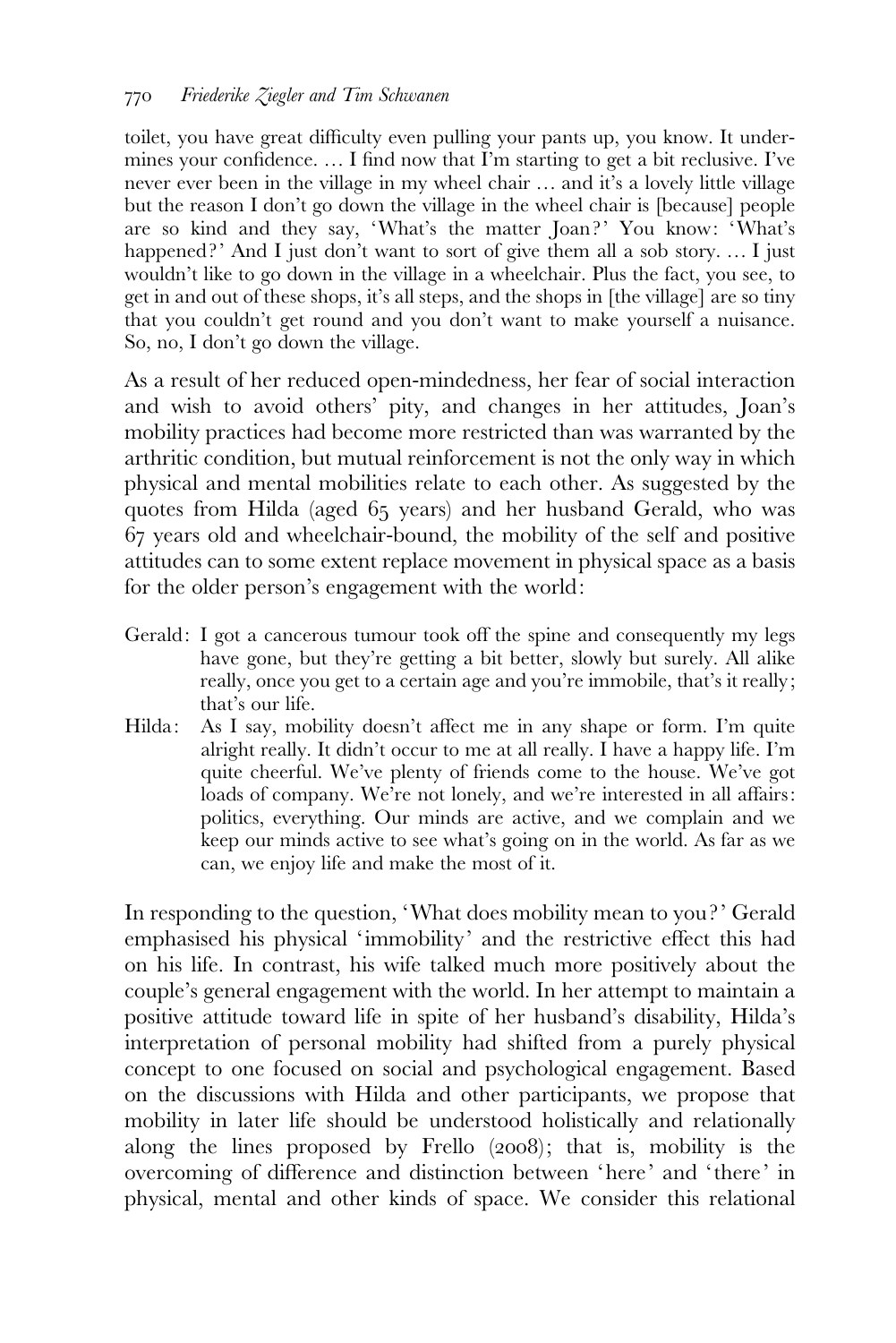conception of mobility useful as it opens up several opportunities for understanding the complex connections between wellbeing and mobility. It is to these that we now turn.

# Wellbeing

As described earlier, five dimensions or domains of wellbeing emerged during the data analysis: physical health, independence, mental health and emotional wellbeing, social relations, and continuity of the self and self-identity. These constituents are in many ways related to each other as well as to mobility in physical and mental space. The complexity of the inter-relationships was aptly illustrated by Doreen (62 years):

I like going to the theatre and I just generally like coffee mornings, being with people … but I live on my own out of choice because when I see people a lot I can go home and shut the door and say, 'Go away'. So I've got my life nicely balanced. … I think travelling would be a worry for me if I didn't have the car and was old and infirm because I like to go out to be energised by different people. So I need to have that input in my life and if I didn't get out and about I'd be stuck.

Her life was characterised by a balance between social contact outside the house and solitude at home and by the ability to choose when to interact with others. Socialising was thus an important aspect of wellbeing, which motivated Doreen – and David, Nancy, Jane and many other interviewees – to go out. And mobility practices outside the house – going to the theatre for Doreen or to the village and the street for David – afforded this socialising and sense of wellbeing. Mobility practices are thus both an expression of an individuals' will to connect with the world and an enabler for interactions with other people and places, which Doreen described as 'energising'. We can identify a continuous, self-reinforcing cyclical loop: her disposition of openness to other people and positive attitudes made social contact possible using mobility practices, and from this social contact Doreen (and others) derived emotional wellbeing which reinforced her disposition of openness (*i.e.* being 'outgoing') and motivation to go out.

In the quote above, Doreen also expressed her dependence on a car for maintaining her active and independent lifestyle. It allowed her to travel with relative ease and convenience, and importantly it meant that she did not have to rely on others. The importance of the private car was also evident for Jim (aged 84 years):

Jim: I find it very frustrating, my lack of mobility. I live 100 yards at most from this hall and it will take me nearly half an hour to walk and that's why I use the car. I use it as another pair of legs. … I'm hoping I can go to the Black Forest again this year. When my wife was alive we used to go two or three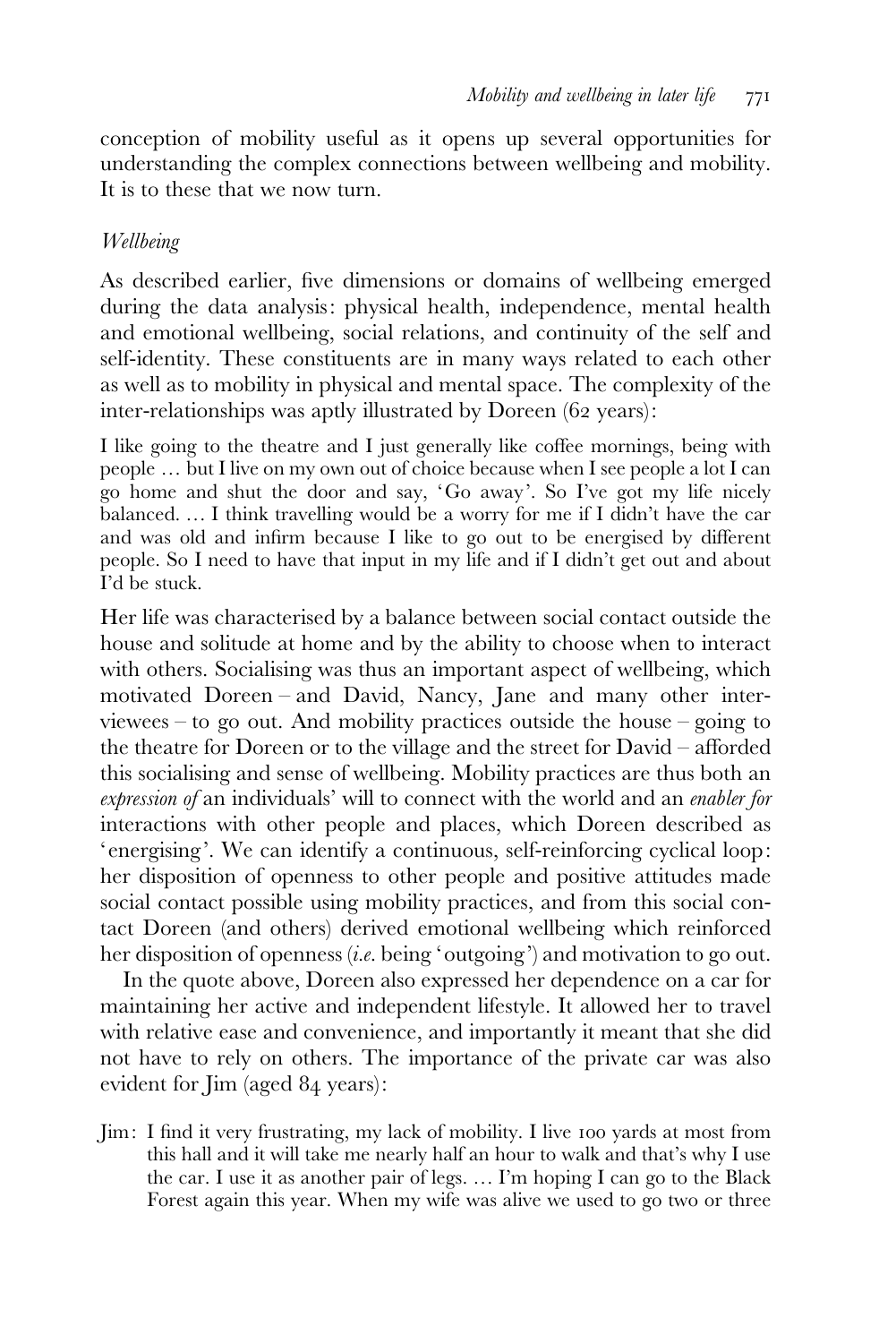times every year without fail. …Oh yes, I like to do what I want to do when I want to do it.

- FZ: The car enables you to remain independent?
- Jim: Oh yes, in fact almost totally independent. … But I like my visits. I visit the homes and the hospitals and sick people who I know. I'll go into their rooms or into their houses, but if I don't know them, I'll stand outside. … My wife used to and I … I like doing it. People say: 'Oh I couldn't be bothered' and I say, 'Well, I can because it helps me as much as it helps the people I am going to see'.

This exchange draws attention to two points. First, the car and the spatial mobility that it gives to Jim contributed to his wellbeing in multiple ways. Not only did it enable his community activities and through those his social relationships, it also provided continuity with his past and a link to his deceased wife, and thereby supported his sense of self. The use of the car compensated for Jim's declining physical health. Second, Jim's remarks suggest that independence mediates the links between mobility and wellbeing. Independence seems to be understood by Jim primarily in terms of autonomy in carrying out ADLs and freedom of choice, but he also acknowledged the benefits of his visits to others and to himself and thus a degree of inter-dependence.

While mobility can support wellbeing and vice versa, the two can also regress together in a downward spiral. We will examine two examples. Joan's (aged 74 years) arthritic condition and mobility have been discussed above. Her words show how restrictions on physical movement had multiple negative impacts on her self-confidence, self-efficacy and mental health. As a consequence of her restrictions, Joan had become disconnected from other people. For Joan, social encounters were fraught with fear instead of being a resource for coping; they threatened her identity as an independent and self-reliant individual by making her conscious of her disability. The maintenance of this independent identity had taken on an important role for Joan in sustaining a positive self-image and attitude towards life. Table 1 describes Joan's downward spiral in more detail. The second example is Robert (aged 75 years). As revealed by the following exchanges between Robert, his wife Mary, and his daughter, Julia, he considered that the changes in his mobility were the result of a medical condition related to the ageing process, and that these had significant repercussions for his emotional wellbeing and continuity of self:

Robert: I've just had a medical condition [diagnosed] and the medicine that I've taken has deprived me of my driving licence and it is the most shattering blow I've ever felt in my life … There's no return and I've found it very difficult to come to terms with. One of the penalties of living and I wouldn't wish it on any of you to have that trauma. … My wife, she is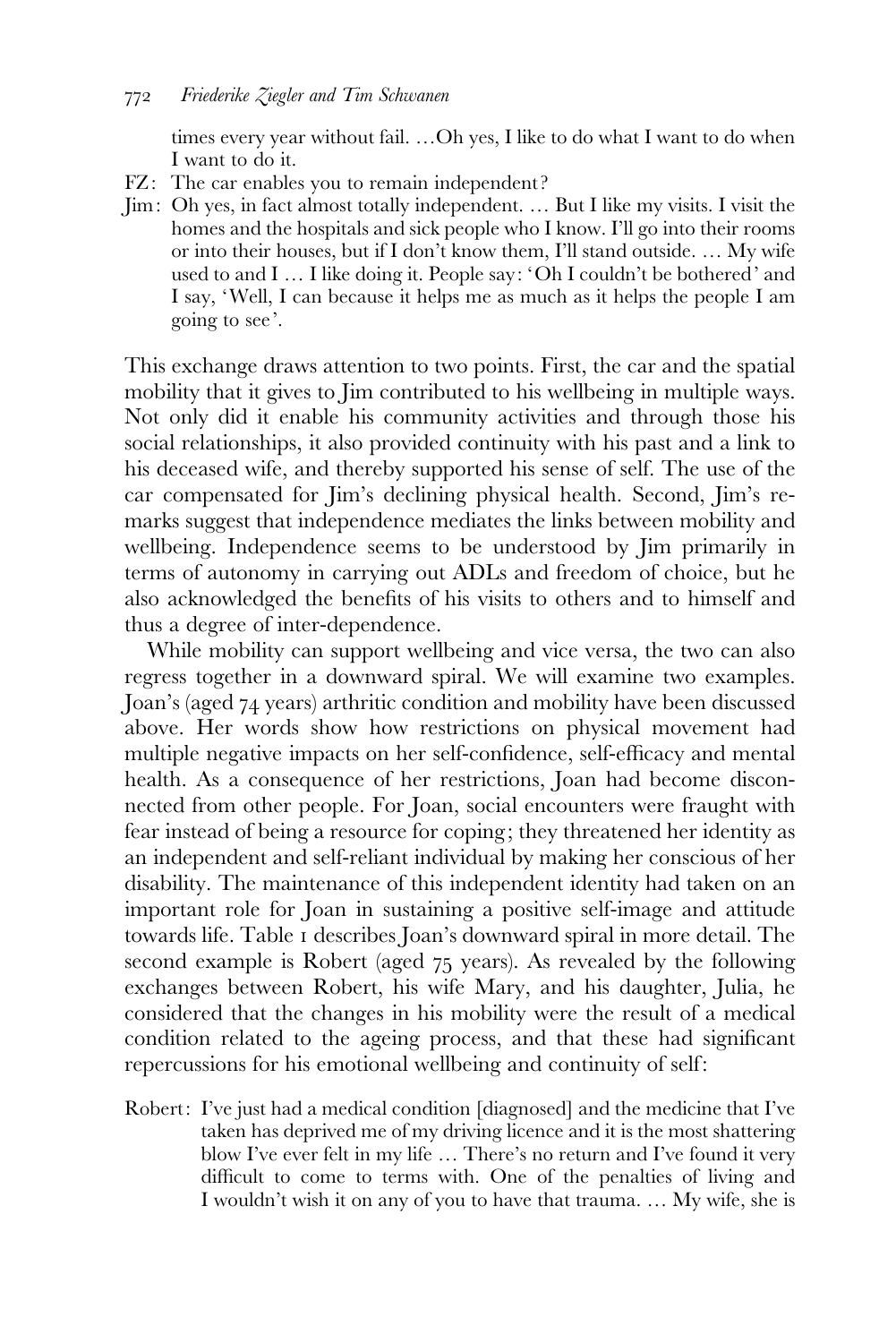a similar age to me and I haven't helped to carry luggage up the bank [slope] to where we live and things like that; it's very inconvenient.

- Julia: But it's hard having to ask [others for help], isn't it ?
- Mary: Well, [it is] when you've always done it yourself.
- Robert: Really quite humiliating, you know. … I've never been as old as this before.

The exchange shows that Robert's identity as an individual and a husband were closely linked with his ability to provide lifts in the car. He found the loss of his driving licence and his independence as 'humiliating', and felt unable to go out at all, imprisoned in his home and useless to his wife, not being able to help her carry goods and luggage home. Robert was going through a grieving process for this loss of a specific mobility practice which enabled independence, and his anger and sadness were part of this process. He suddenly had to come to terms with an illness associated with the bodily ageing process which may involve a re-assessment of his own identity, his social relationships and social roles.

While Joan's and Robert's cases suggest that severe limitations on movement through physical space significantly reduce wellbeing in later life, this is not inevitably so. Earlier we saw that some participants, including Jim, used the car as a mobility aid and a compensation tool to sustain mobilities and wellbeing ( Jim). There are also, however, other possibilities for maintaining wellbeing in the face of declining physical functioning. Hilda, whose situation has been discussed above, was keen to stress that she and her husband were cheerful and that the couple remained in touch with the world in spite of several restrictions on his physical mobility. Hilda's wellbeing was related to her mobility of the self, i.e. her openness, and was maintained through social-support networks with people who came to the house. Barbara's (73 years) quote also exemplified the role of mobility of the self in maintaining a degree of wellbeing. She cared for her husband who had multiple sclerosis and had become wheelchair-bound and unable to move without assistance. Her positive attitude supported the couple's emotional health and wellbeing. As Barbara said:

Positive thinking, that's what we do. … So we don't allow any depression or anything, do we ? I try and keep a cheerful house; and flowers and just nice, do you know, nice things.

Barbara's positive attitude enabled the couple to maintain some independent physical mobility. The interview data reveal that it was as a result of her continuous campaigning that dropped curb stones were installed by the council around their neighbourhood, and that these enabled her husband to venture outside in his wheelchair and to attend the weekly lunch club in the village hall.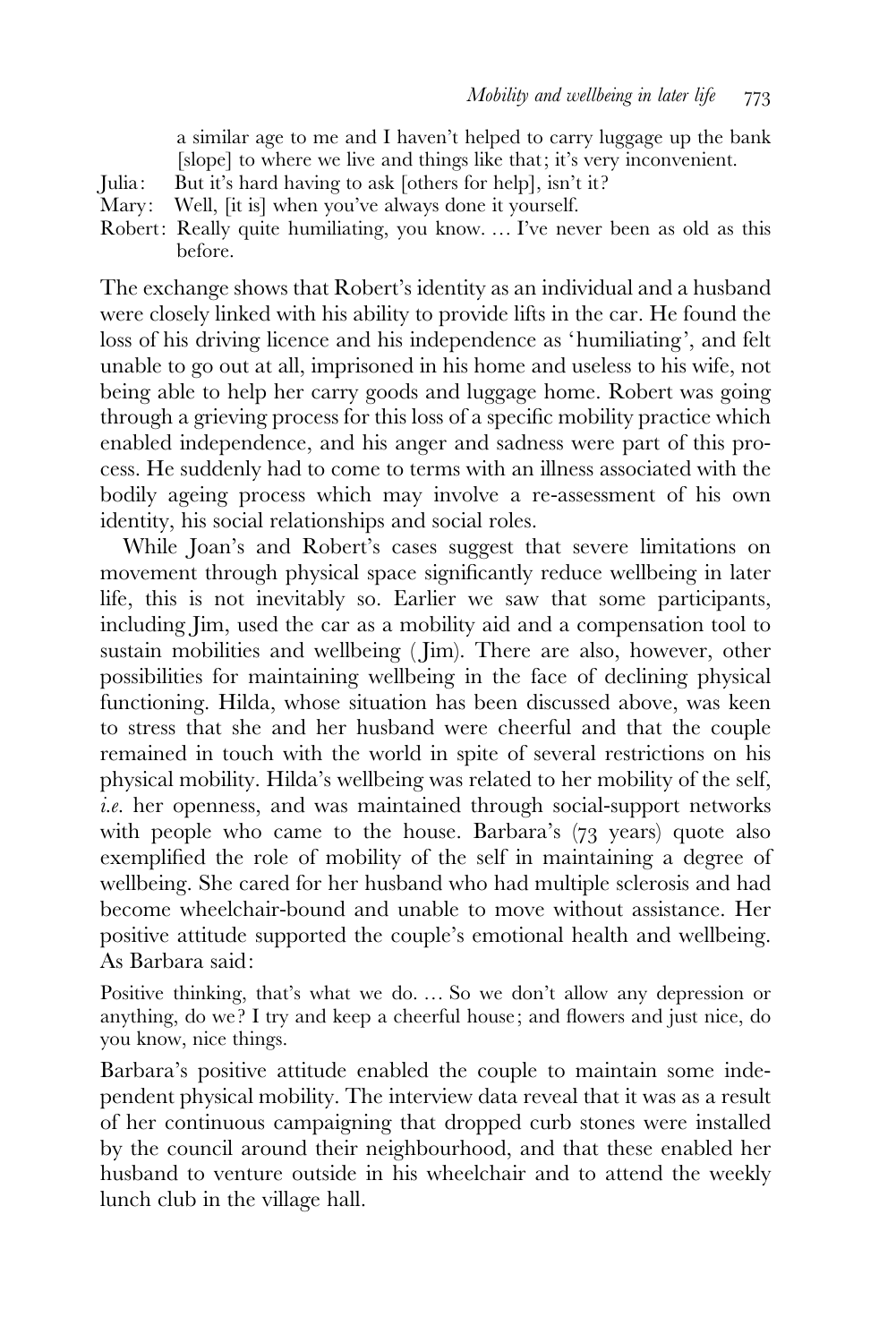| Interactions                                                                                                                                                                                                                                                                                                                                                                               | Wellbeing<br>dimensions                     |
|--------------------------------------------------------------------------------------------------------------------------------------------------------------------------------------------------------------------------------------------------------------------------------------------------------------------------------------------------------------------------------------------|---------------------------------------------|
| <b>ARTHRITIS</b><br>Restricts engagement in mobile and stationary practices,<br>leading to $(i)$ below                                                                                                                                                                                                                                                                                     | Physical health                             |
| Dependent on wheelchair.<br>Restrictions in accessibility, leading to (2) below                                                                                                                                                                                                                                                                                                            | Autonomy and<br>independence                |
| Doesn't like to ask for help.<br>Considers herself a 'nuisance', leading to $(3)$ below<br>$(i)$ Loss of confidence<br>Fighting to maintain positive mental health, leading<br>to $(4)$ below                                                                                                                                                                                              | Mental health<br>and emotional<br>wellbeing |
| Personal emphasis on independent practices.<br>(2) Avoidance of inaccessible village shops.<br>(3) Avoidance of social encounters, leading to self-imposed<br>mobility restrictions                                                                                                                                                                                                        | Social<br>relationships                     |
| Memories of upsetting or difficult situations as disabled person.<br>Fear of confrontational encounters.<br>(4) Avoidance of difficult outings and social encounters<br>means that she can ignore disability to an extent<br>Physical, mental and social disconnection.<br>Leading to further restrictions in physical and social<br>activity and potential deterioration of mental health | Continuity of<br>the self and<br>identity   |
|                                                                                                                                                                                                                                                                                                                                                                                            | $\Rightarrow$ RECLUSIVE                     |

T ABLE 1. The interactions between mobility and wellbeing for Jean

# Discussion and conclusions

Based on literature associated with the mobility turn in social and cultural theory and our analysis of focus groups and interviews from County Durham, we have suggested that mobility in later life is more than a means of accessing people and places in distant space, and more than a mere function of or resource for undertaking the activities of daily living. Mobility is also relational: one aspect of mobility as a multidimensional concept is the willingness to engage mentally and socially with 'difference', to develop and maintain relations with other people and affairs, both at the level of the local community and more widely. Further, we have proposed that mobility changes over time. While further (qualitative) research adopting a longitudinal approach to data collection is warranted, the focus group discussions in County Durham suggest that individuals' understandings of mobility and mobility practices are redefined as their bodies age and physical capabilities can no longer be taken for granted. In an attempt to integrate the literature from the mobility turn with the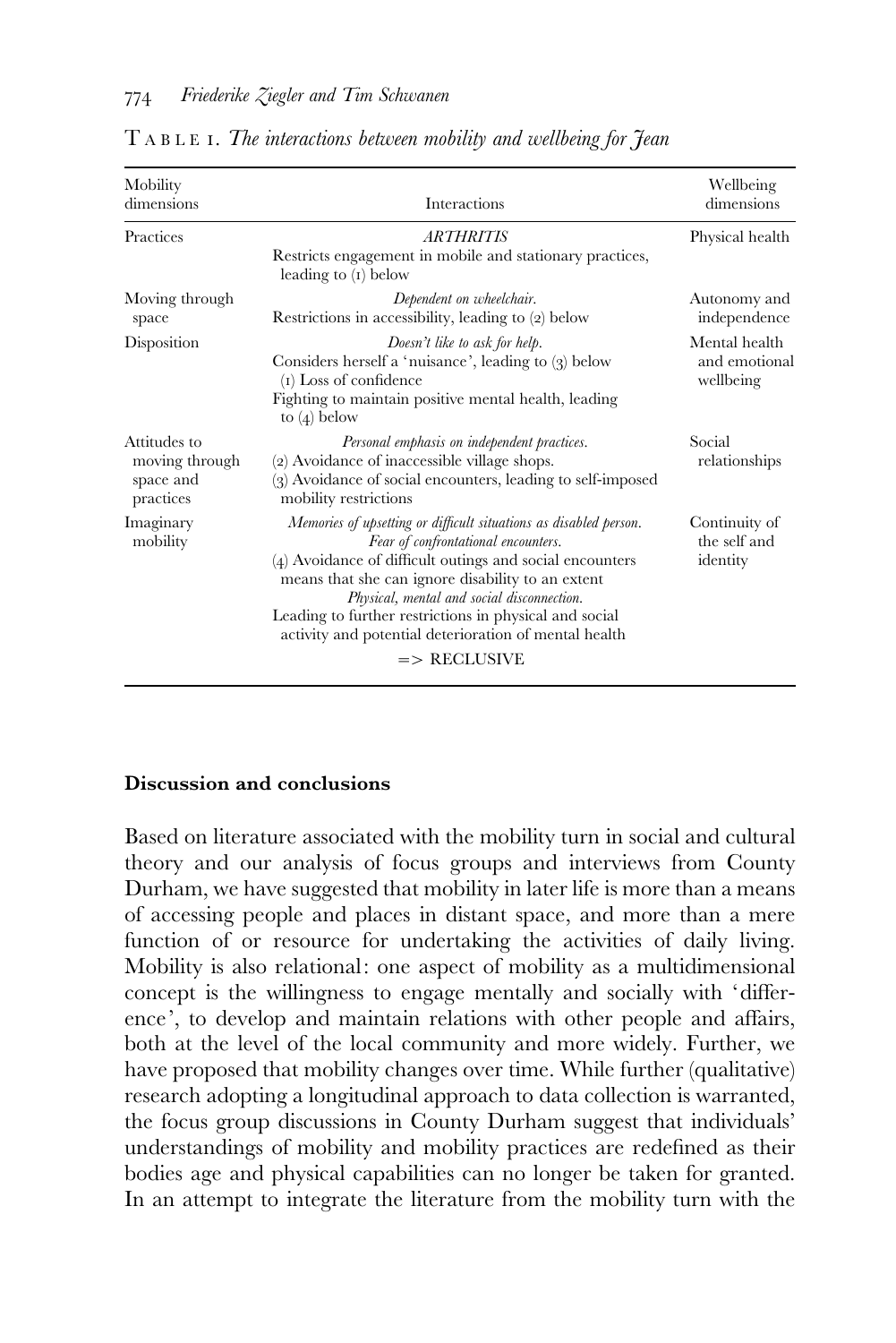| Dimension                                     | Explication                                                                                                                                                                                                                                                                                                                                                                                                                                                                          |
|-----------------------------------------------|--------------------------------------------------------------------------------------------------------------------------------------------------------------------------------------------------------------------------------------------------------------------------------------------------------------------------------------------------------------------------------------------------------------------------------------------------------------------------------------|
| Mobility<br>practices                         | These encompass acts of moving between different locations at various temporal<br>frequencies (from daily or weekly travel for shopping to occasional trips to visit<br>relatives or for holidays), practices that accompany moving through physical space<br>(even within a restricted area such as the dwelling), as well as practices to maintain<br>or increase physical and mental fitness, such as exercise, gardening, doing crosswords<br>and interacting with other people. |
| Mobility of                                   | The general will or psychological disposition to connect with the world and                                                                                                                                                                                                                                                                                                                                                                                                          |
| the self                                      | with difference.                                                                                                                                                                                                                                                                                                                                                                                                                                                                     |
| Attitudes<br>towards<br>mobility<br>practices | Attitudes towards pursuing hobbies and personal interests or towards the car. These<br>attitudes can be thought of as dispositions towards specific sequences of acts in<br>everyday life and are more concrete than the previous dimension of mobility of the<br>self. These more concrete dispositions mediate between mobility of the self and<br>mobility practices.                                                                                                             |
| Imaginary                                     | Cognitive processes (memory and imagination) that recollect or construct                                                                                                                                                                                                                                                                                                                                                                                                             |
| mobility                                      | events in other times (past or future) and other places.                                                                                                                                                                                                                                                                                                                                                                                                                             |
| Electronic                                    | Electronic communication or information retrieval as a substitute for mobility or to                                                                                                                                                                                                                                                                                                                                                                                                 |
| mobility                                      | supplement physical mobility, as with the internet, telephone and television.                                                                                                                                                                                                                                                                                                                                                                                                        |

T ABLE 2. The dimensions of personal mobility

results from the data analysis, our interpretations have engaged dialectically with the work of Urry (2007) and Frello (2008). In this way, we have been able to construct a typology of salient dimensions of the mobility in later life, as presented in Table 2. We argue that a full understanding of personal mobility requires close attention to mobility practices, the mobility of the self (of identity rather than the body), a person's attitudes towards mobility practices, imagined mobility, and electronic mobility.

We have been unable to include in this paper all dimensions in the discussion of the empirical findings, but the complete set of dimensions is set out here because they feature prominently in the work of mobilities researchers (e.g. Frello 2008; Urry 2007). We have attempted to show that these dimensions are related to wellbeing in later life and suggest that future research may contribute to unravelling further the interdependences of these dimensions and their connections to wellbeing. Our own empirical analysis has shown that mobilities and wellbeing are connected in diverse and complex ways. Many pathways of influence can be identified, and Table 3 offers one way to think about these. The table emerged from iterative analysis of the transcripts of the focus groups and interviews and generalises some of the findings that have been discussed above via specific quotes. We include it here as a heuristic device, intended to stimulate further thinking about ways in which mobility and wellbeing are interrelated.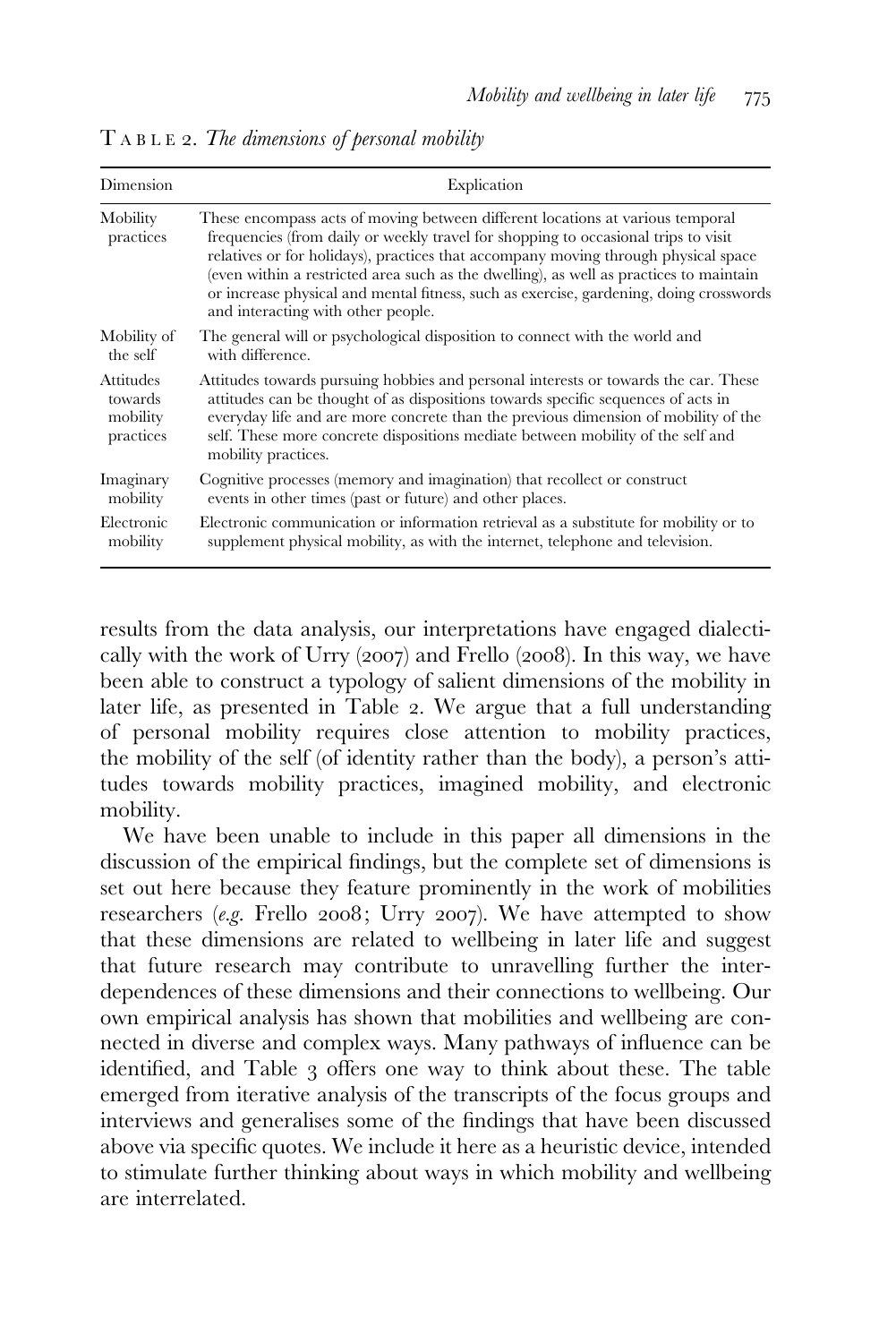| Mobility<br>dimensions                       | Individual factors that influence, and are<br>influenced by, mobility and wellbeing    | Wellbeing<br>dimensions                     |
|----------------------------------------------|----------------------------------------------------------------------------------------|---------------------------------------------|
| Practices                                    | Level of activity; capability                                                          | Physical health                             |
| Moving through<br>space                      | Means of transport; control                                                            | Autonomy and<br>independence                |
| Disposition                                  | Personality; motivation; engaging with difference;<br>psychological coping strategies  | Mental health<br>and emotional<br>wellbeing |
| Attitudes towards<br>moving and<br>practices | Attitudes to transport, local access; social engagement;<br>degree of inter-dependence | Social relationships                        |
| Imaginary<br>mobility                        | Previous experience; memories; future and ageing                                       | Continuity of the<br>self and identity      |

T ABLE 3. Conceptual relationships between mobility and wellbeing with individual factors of influence

Our empirical analysis complements the existing literature about mobility and wellbeing in various ways. For instance, mobility practices allow older people to meet others and in this way fulfil social roles and maintain mental and emotional wellbeing (cf. Carp 1988; Metz 2000). This became most clear in the self-reinforcing loop that we identified between mobility of the self, mobility practices, and mental and emotional wellbeing. This was exemplified by the quote from Doreen. Our study extends previous research in suggesting the crucial role played by a willingness to connect with the world, which is the driving force of the loop. The empirical analysis has also shown the effect that reduced physical health and restricted movements outside the home can have on reducing social contacts and a deterioration of mental health and emotional wellbeing (cf. Allen 2008; Mollenkopf et al. 2004; Smith et al. 2002). This pathway was exemplified by Jean and Robert. In both cases, however, we saw that continuity of self-identity was also affected. Given that our analysis has been exploratory, we believe that the effects of reduced actual and potential movement outside the home on people's sense of self constitute an important field for further research.

Our study adds further evidence to the large literature about the adverse effects driving cessation can have on older people's wellbeing (e.g. Davey 2007; Harrison and Ragland 2003). In fact, we would suggest that driving cessation constitutes a major life event for older people with potentially long-term or lasting consequences for older people's experience of wellbeing, much as losing one's spouse or job can (Lucas 2007). In addition, it should be appreciated that driving cessation may not only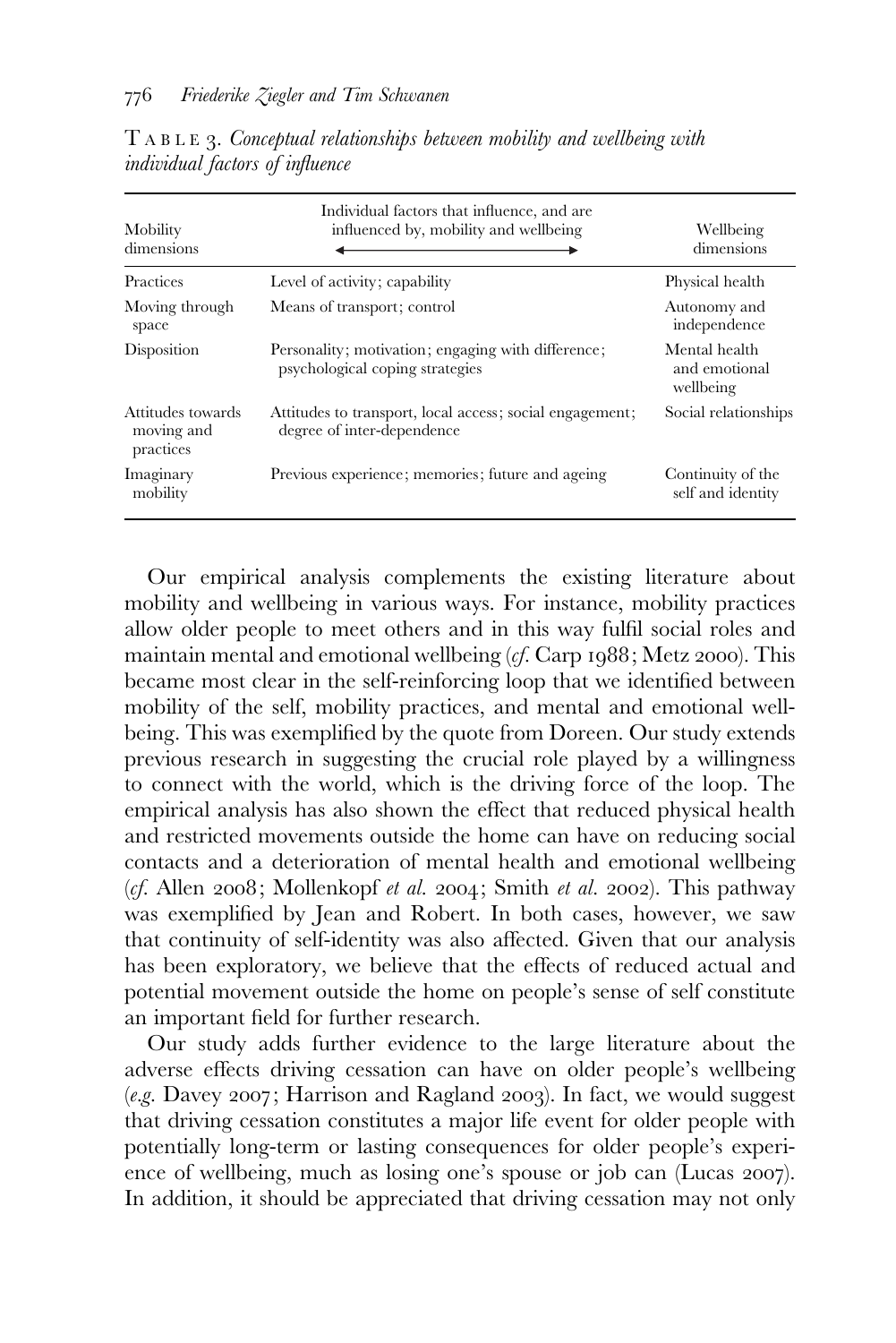affect a person's (longer-term) life satisfaction or (shorter-term) happiness, but reach more deeply into her/his sense of self, as Robert's case suggested. Nonetheless, we emphasise that restricted physical mobility does not inevitably lead to decreased wellbeing as some studies of driving cessation seem to suggest (e.g. Marottoli et al. 1997, 2000). Our analysis has shown that reduced mobility in physical space can to some extent be compensated for by other dimensions of mobility. Participants redefined their own mobility in terms of electronic (use of television, radio, phone, internet, and other information and communication technologies), imaginary (using memory) and mental mobilities. Physical ageing is thus accompanied by a shift in meaning which supports a positive self-image. At least two previous studies have made closely related points: Mollenkopf et al. (2004) argued that the negative effects of immobility on social contact can be offset partially by a self-perception of being in control over one's life and a strong motivation for being on the go, and Siren and Hakamies-Blomqvist (2009: 8) argued that 'the way [travel and mobility] contribute to wellbeing is more complex, modified by individual compensation strategies and resources, lifestyles, and personal meanings related to mobility, for example'. Thus, reduced mobility in physical space may entail lower levels of wellbeing, but this outcome is not inevitable.

Further, the link between mobilities and wellbeing through independence emerged very clearly from the analysis. Independence is, however, a complicated and contested notion in social gerontology (e.g. Fine and Glendinning 2005; Secker *et al.* 2003), and we suggest a distinction between independence, dependence and inter-dependence in relation to mobility and wellbeing. More specifically, based on the data analysis and drawing on Secker et al. (2003), we suggest that mobility contributes to wellbeing because it provides independence or a subjective experience of choice, social usefulness and autonomy. If, however, reduced mobility entails dependence – an unequal relationship of reliance on other people for assistance – wellbeing may be compromised, as illustrated by Robert's case. On the other hand, relationships of inter-dependence (Urry 2007), which are experienced as more reciprocal, as with Doreen's 'coffee mornings, being with people', are valued more positively by the study participants. These relationships contribute to wellbeing and are enabled and enacted through mobilities.

Finally, one dimension of mobilities which this article has shown to be crucial to subjective wellbeing is mobility of the self. This result aligns with other studies in gerontology which emphasise the important role of the individual's predispositions for positive ageing and wellbeing (Bowling and Gabriel 2007; Levy et al. 2002; Seicol 2005). Our study shows that mobility of the self not only drives continued mobility in physical space and a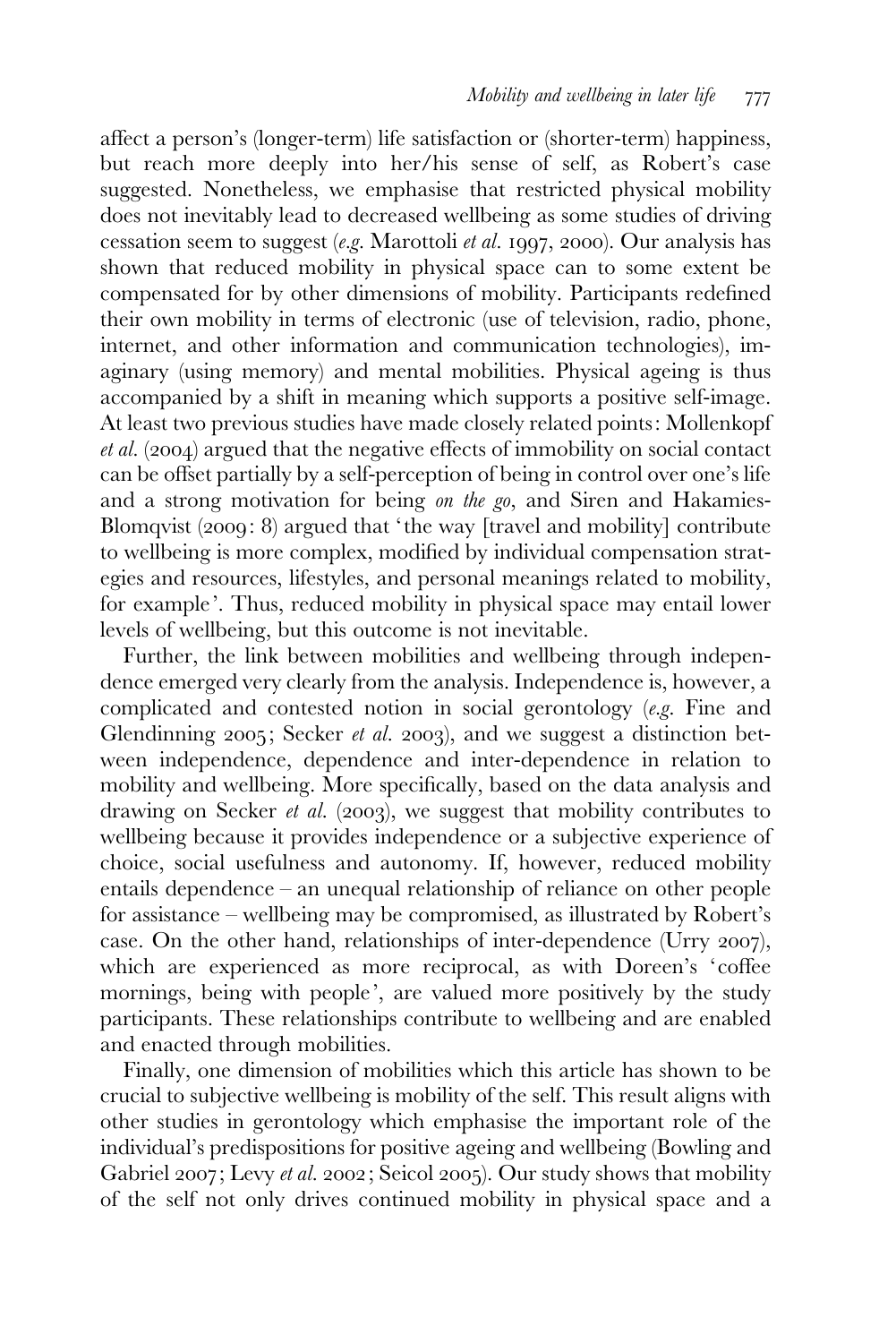generally active lifestyle in later life, as Jane and Nancy made clear; it also contributes to a continued sense of wellbeing when physical mobility declines, as the examples of Hilda and Barbara evinced. It is for these particular reasons that we believe future studies of wellbeing in old age may benefit from adopting a holistic and relational conception of mobility.

#### Acknowledgements

This study was funded by the United Kingdom Economic and Social Research Council and Age Concern England, and carried out in collaboration with Age Concern Durham County. The authors would like to thank the research participants for sharing their experiences and views.

## References

- Adler, G. and Rottunda, G. 2006. Older adults' perspectives on driving cessation. *Journal of* Aging Studies, 20, 3, 227–35.
- Allen, J. 2008. Older People and Wellbeing. Institute for Public Policy Research, London. Available at http://www.ippr.org/publicationsandreports/publication.asp?id=620 [Accessed 29 March 2010].
- Alsnih, R. and Hensher, D. A. 2003. The mobility and accessibility expectations of seniors in an aging population. Transportation Research  $A$ : Policy and Practice, 37, 10, 903–16.
- Ayis, S. A., Bowling, A., Gooberman-Hill, R. and Ebrahim, S. 2007. The effect of definitions of activities of daily living on estimates of changing ability among older people. International Journal of Rehabilitation Research,  $30, 1, 39 - 46$ .
- Banister, D. and Bowling, A. 2004. Quality of life for the elderly: the transport dimension. Transport Policy,  $\mathbf{I}_1$ , 2,  $105 - 15$ .
- Bowling, A. 2005. Ageing Well: Quality of Life in Old Age. Open University Press, Maidenhead, UK.
- Bowling, A. and Gabriel, Z. 2007. Lay theories of quality of life in older age. Ageing & Society,  $27, 6, 827 - 48$ .
- Carlisle, S. and Hanlon, P. 2007. The complex territory of well-being: contestable evidence, contentious theories and speculative conclusions. Journal of Public Mental Health, 6, 1, 8–13.
- Carp, F. M. 1988. Significance of mobility for the well-being of the elderly. In Transportation Research Board (ed), Transportation in an Aging Society: Improving Mobility and Safety for Older Persons, Volume 2. Transportation Research Board, Washington, D.C., 1–19.
- Cutler, S. J. 1972. The availability of personal transportation, residential location, and life satisfaction. Journal of Gerontology, 27, 3, 383–89.
- Cvitkovich, Y. and Wister, A. 2001. The importance of transportation and prioritization of environmental needs to sustain wellbeing among older adults. *Environment and Behavior*, 33, 6, 809–29.
- Davey, J. A. 2007. Older people and transport: coping without a car. Ageing  $\mathcal{C}$  Society, 27, 1,  $49 - 65$ .
- Department of Health 2005. Independence, Well-being and Choice: Our Vision for the Future of Social Care for Adults in England. Social Care Green Paper, Stationery Office, London.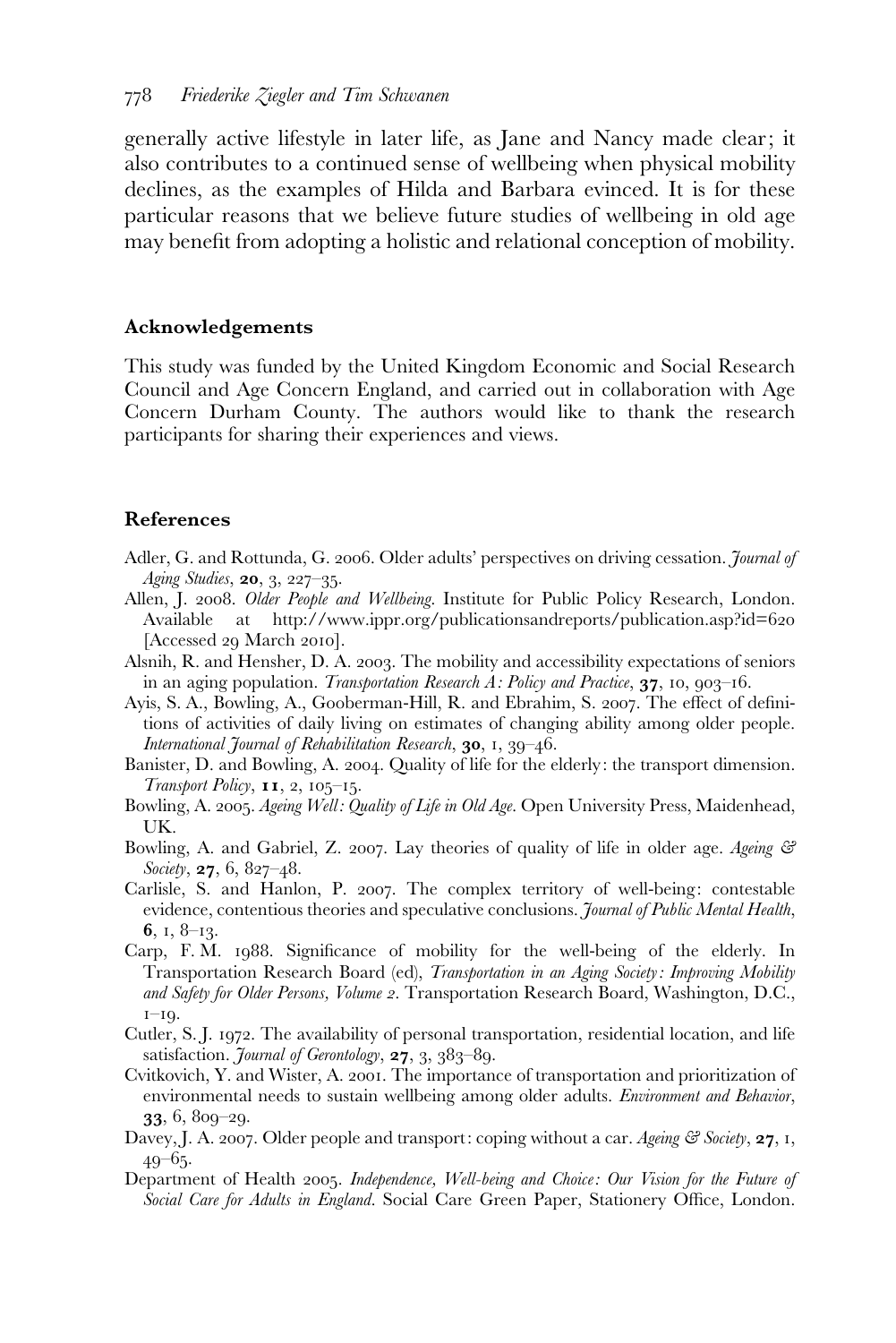Available online at http://www.dh.gov.uk/en/Publicationsandstatistics/Publications/ PublicationsPolicyAndGuidance/DH\_4106477 [Accessed 29 March 2010].

- Diener, E., Suh, E. M., Lucas, R. E. and Smith, H. L. 1999. Subjective well-being: three decades of progress. Psychological Bulletin, 125, 2, 276–302.
- Fine, M. and Glendinning, C. 2005. Dependence, independence or inter-dependence? Revisiting the concepts of 'care' and 'dependence'. Ageing  $\mathcal{C}$  Society, 25, 4, 601–21.
- Fleuret, S. and Atkinson, S. 2007. Wellbeing, health and geography: a critical review and research agenda. New Zealand Geographer,  $63$ , 2, 106–18.
- Föbker, S. and Grotz, R. 2006. Everyday mobility of elderly people in different urban settings: the example of the city of Bonn, Germany. Urban Studies,  $43$ , 1, 99–118.
- Frello, B. 2008. Towards a discursive analytics of movement: on the making and unmaking of movement as an object of knowledge. Mobilities, 3, 1, 25–50.
- Gabriel, Z. and Bowling, A. 2004. Quality of life from the perspectives of older people. Ageing  $\mathcal{C}$  Society, **24**, 5, 675–91.
- George, L. K. 1981. Subjective well-being: conceptual and methodological issues. Annual Review of Gerontology and Geriatrics, 2, 345–82.
- George, L. K. 2000. Well-being and sense of self: what we know and what we need to know. In Schaie, K. W. and Hendricks, J. (eds), The Evolution of the Aging Self: The Societal Impact of the Aging Process. Springer Publishing Company, New York, 1–35.
- Gilroy, R. 2007. Taking a capabilities approach to evaluating supportive environments for older people. Applied Research in Quality of Life,  $\mathbf{r}$ ,  $3-4$ ,  $343-56$ .
- Gilroy, R. 2008. Places that support human flourishing: lessons from later life. Planning Theory and Planning,  $9, 2, 145-63$ .
- Hanson, P. 1977. The activity patterns of elderly households. Geografiska Annaler, Series B: Human Geography,  $59, 2, 100 - 24$ .
- Harrison, A. and Ragland, D. 2003. Consequences of driving reduction or cessation for older adults. Transportation Research Record, 1843, 96-104.
- Hildebrand, E. D. 2003. Dimensions in elderly travel behaviour: a simplified activity-based model using lifestyle clusters. Transportation, 30, 3, 285-306.
- Iedi, H. and Muraki, Y. 1999. Can improved mobility raise the elderly's sense of fulfilment? *Japan Railway and Transport Review*, 20, 1, 14-21.
- Kahn, R. L. and Juster, F. T. 2002. Well-being: concepts and measures. Journal of Social Issues, 58, 4, 627–44.
- Kahneman, D. and Krueger, A. B. 2006. Developments in the measurement of subjective well-being. Journal of Economic Perspectives, 20, 1, 3-24.
- Kaiser, H. J. 2009. Mobility in old age: beyond the transportation perspective. *Journal of* Applied Gerontology,  $28, 4, 411-29$ .
- Katz, S. 1983. Assessing self-maintenance: activities of daily living, mobility, and instrumental activities of daily living. Journal of the American Geriatrics Society, 31, 12, 721–7.
- Keyes, C. L. M., Shmotkin, D. and Ryff, C. D. 2002. Optimizing well-being: the empirical encounter of two traditions. Journal of Psychology and Social Psychology,  $\mathbf{82}$ , 6, 1007–22.
- Lawton, M. P. and Brody, E. M. 1969. Assessment of older people: self-maintaining and instrumental activities of daily living. The Gerontologist, 9, 3, 179–86.
- Levy, B. R., Slade, M. D., Kunkel, S. R. and Kasl, S. V. 2002. Longevity increased by positive self-perceptions of aging. Journal of Personality and Social Psychology, 83, 2, 261–70.
- Lowe, P. and Speakman, L. 2006. The Ageing Countryside: The Growing Older Population of Rural England. Age Concern England, London.
- Lucas, R. E. 2007. Adaptation and the set-point model of subjective well-being: does happiness change after major life events? Current Directions in Psychological Science, 16, 2, 75–9.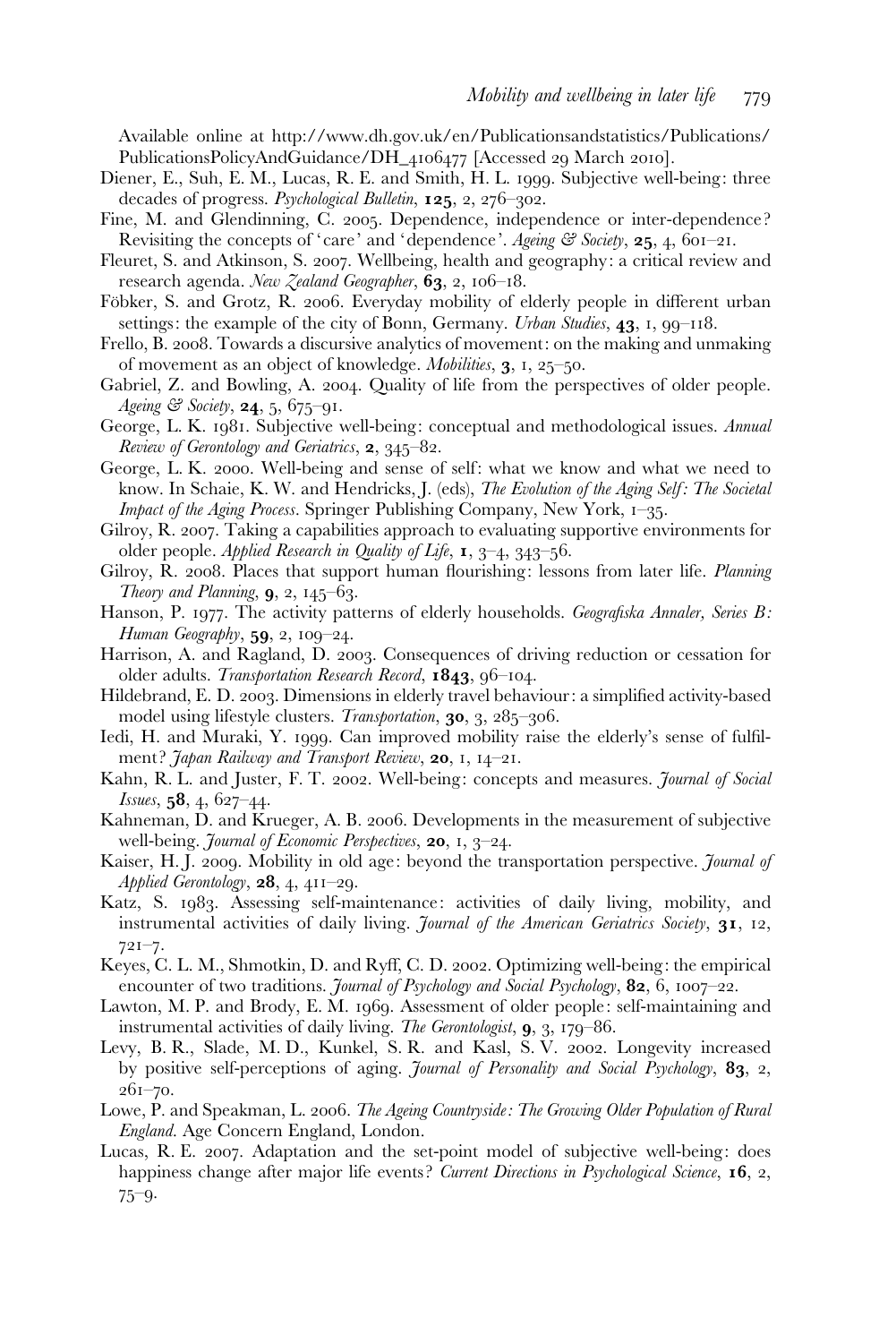- Marottoli, R. A., Mendes de Leon, C. F., Glass, T. A., Williams, C. S., Cooney Jr, L. M., Berkman, L. F. and Tinetti, M. E. 1997. Driving cessation and increased depressive symptoms: prospective evidence from the New Haven EPESE. *Journal of the American* Geriatrics Society, 45, 2, 202–6.
- Marottoli, R. A., Mendes de Leon, C. F., Glass, T. A., Williams, C. S., Cooney Jr, L. M. and Berkman, L. F. 2000. Consequences of driving cessation: decreased out-of-home activity levels. *Journal of Gerontology Series B: Social Sciences*,  $55, 6, S334-40$ .
- Metz, D. 2000. Mobility of older people and their quality of life. Transport Policy, 7, 2, 149–52.
- Mokhtarian, P. L. and Salomon, I. 2001. How derived is the demand for travel? Some conceptual and measurement considerations. Transportation Research A: Policy and Practice, 35, 8, 695–719.
- Mollenkopf, H., Marcellini, F., Ruoppila, I., Széman, Z., Tacken, M. and Wahl, H.-W. 2004. Social and behavioural science perspectives on out-of-home mobility in later life: findings from the European project MOBILATE. *European Journal of Ageing*, **1**, 1, 45–53.
- Mollenkopf, H., Marcellini, F., Ruoppila, I., Széman, Z. and Tacken, M. 2005. *Enhancing* Mobility in Later Life: Personal Coping, Environmental Resources and Technical Support. The Out-ofhome Mobility of Older Adults in Urban and Rural Regions in Five European Countries. IOS Press, Amsterdam.
- Mor, V., Murphy, J., Masterson-Allen S., Willey, C., Razmpour, A., Jackson, M. E., Greer, D. and Katz, S. 1989. Risk of functional decline among well elders. *Journal of* Clinical Epidemiology, 42, 9, 895–904.
- Paez, A., Scott, D., Potoglou, D., Kanaroglou, P. and Newbold, B. 2007. Elderly mobility: demographic and spatial analysis of trip making in the Hamilton CMA, Canada. Urban Studies, 44, 1, 123-46.
- Ragland, D. R., Satariano, W. and MacLoad, K. E. 2005. Driving cessation and increased depressive symptoms. *Journal of Gerontology: Medical Sciences*, **60A**, 3, 399–403.
- Ryan, R. M. and Deci, E. L. 2001. On happiness and human potentials: a review of research on hedonic and eudemonic well-being. Annual Review of Psychology, 52, 1, 141–66.
- Ryff, C. D. 1989*a*. Happiness is everything, or is it? Explorations of the meaning of psychological well-being. Journal of Personality and Social Psychology, 57, 6, 1069-81.
- Ryff, C. D. 1989 $b$ . In the eye of the beholder: views of psychological well-being among middle-aged and older adults. Psychology and Aging, 4, 2, 195-210.
- Ryff, C. D. 1995. Psychological well-being in adult life. Current Directions in Psychological Science, **4**, 4, 99–104.
- Schaie, K. W. and Pietrucha, M. 2000. Mobility and Transportation in the Elderly. Springer Publishing Company, New York.
- Scheiner, J. 2006. Does the car make elderly people happy and mobile ? Settlement structures, car availability and leisure mobility of the elderly. European Journal of Transport and Infrastructure Research,  $6, 2, 151-72$ .
- Scott, D. M., Newbold, K. B., Spinney, J. E. L., Mercado, R., Paez, A. and Kanaroglou, P. S. 2009. New insights into senior travel behavior: the Canadian experience. Growth and Change, 40, 1, 140-68.
- Secker, J., Hill, R., Villeneau, L. and Parkman, S. 2003. Promoting independence: but promoting what and how? Ageing  $\mathcal{C}$  Society, 23, 3, 375–91.
- Seicol, S. R. 2005. A pastoral understanding of positive aging. In Moody, H. R. (ed.), Religion, Spirituality and Aging: A Social Work Perspective. Haworth Social Work Practice Press, Binghamton, New York, 293–302.
- Sheller, M. and Urry, J. 2006. The new mobilities paradigm. *Environment and Planning A*, **38**, 2, 207–26.